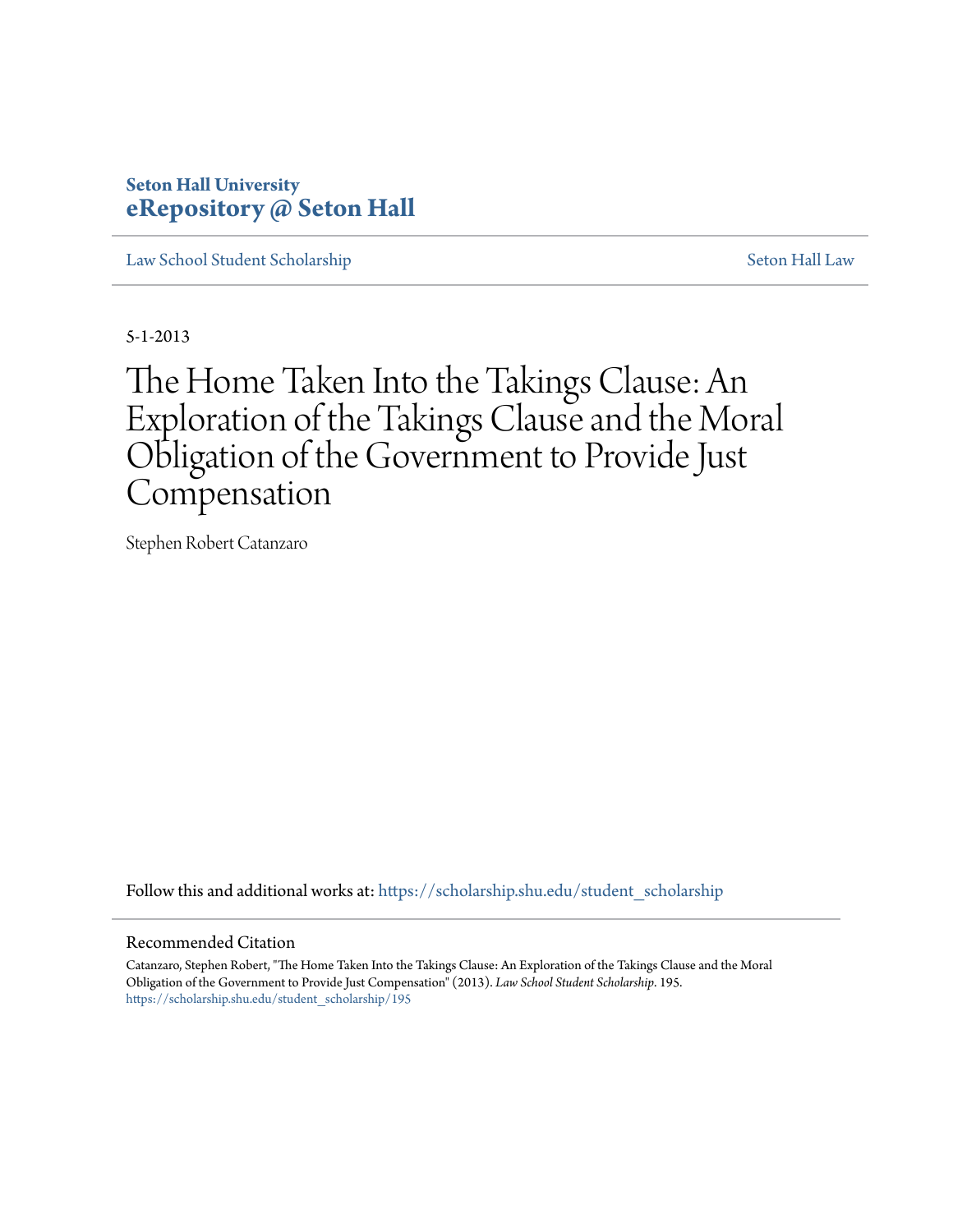*The Home Taken Into the Takings Clause*:

An Exploration of the Takings Clause and the Moral Obligation of the Government to Provide Just Compensation

Stephen Catanzaro

Seton Hall University School of Law

Property, Law & Society

Professor Poirier

April 30, 2013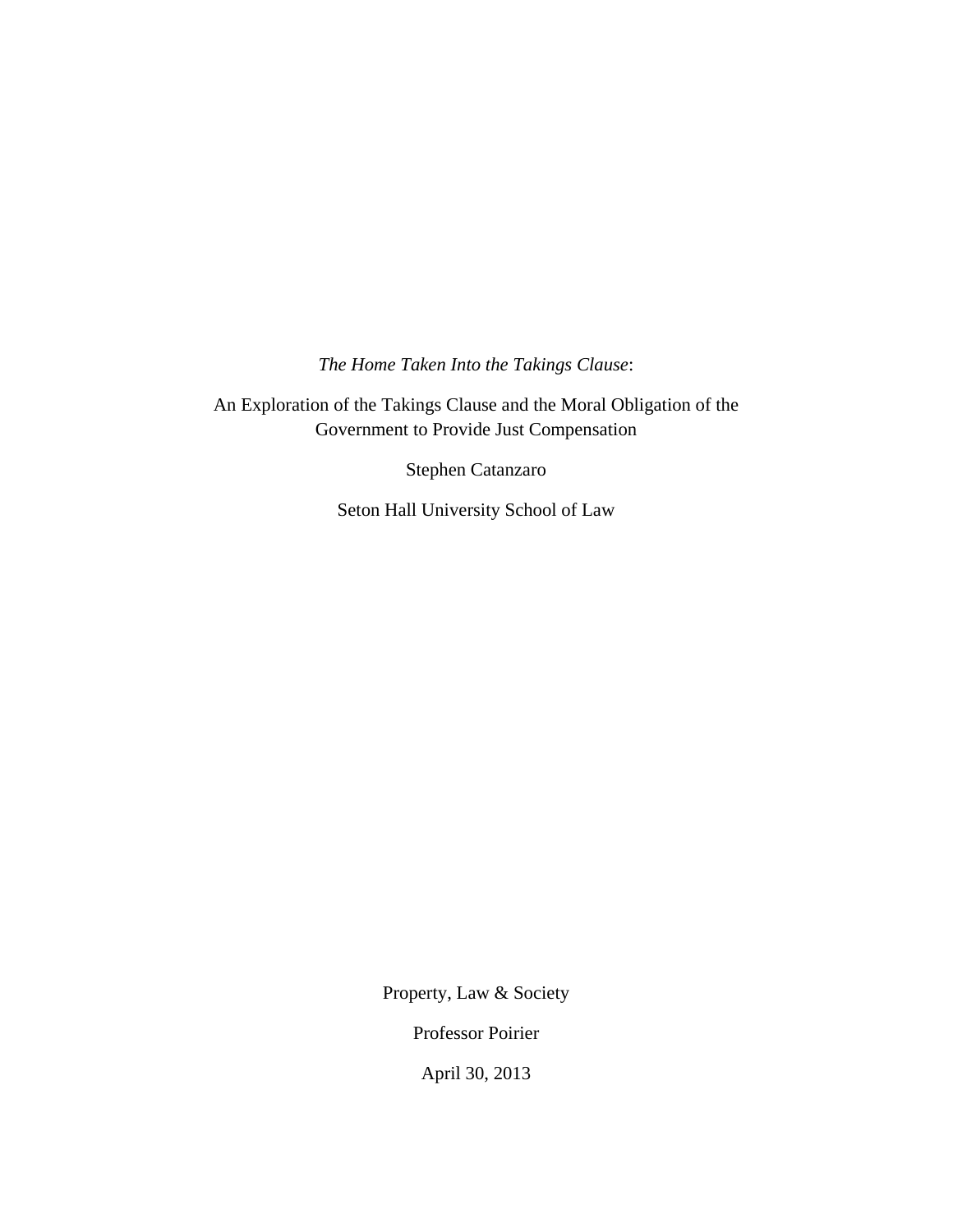# **The Home Taken Into the Takings Clause: An Exploration of the Takings Clause and the Moral Obligation of the Government to Provide Just Compensation**

"Property shall not 'be taken for public use, without just compensation<sup>1</sup>"

*Twelve 5 th Avenue, Ortley Beach, New Jersey. After two decades of saving, the purchase of this gorgeous property situated "down the shore" is finally attainable. It's a dream come true. As time has passed on you have raised your children, living in your beautifully located beachblock home three months out of the year. Your daughter met her first boyfriend in the boardwalk gazebo up the street. You surprised your son with his first car on his 17th birthday morning, parking it along the home's pebbled driveway. During the autumn, winter and spring months the home has been occupied by your parents, your children's grandparents, so that they no longer have to trek the exhaustive stairs of their prior home.` In your living will, you have already devised this home, full of memories, to your children, to ensure that it will be enjoyed for the generations that follow. Then, on October 29, 2012, everything changes. The catastrophic storm, Hurricane Sandy, ravaged the New Jersey Coast, destroying everything in its path. Amazingly, your home survived, its post-storm state being slightly dislodged off of its foundation. The State of Emergency restricted access to your home until two weeks later. Upon arrival, your eyes well up as you drop to your knees at the state of your property. Your house is gone. Did the storm destroy your home? No. The New Jersey Department of Transportation deemed your home to be "unsafe," claiming that it was "blocking the roadway." You possess photographic evidence proving the contrary. Insurance may not cover the cost of your home, which, in addition to the property value, had over \$50,000 worth of valuables inside, along with invaluable memories. You can't afford to rebuild your home without just compensation. You need answers.*

<sup>&</sup>lt;sup>1</sup> U.S. Const. amend. V.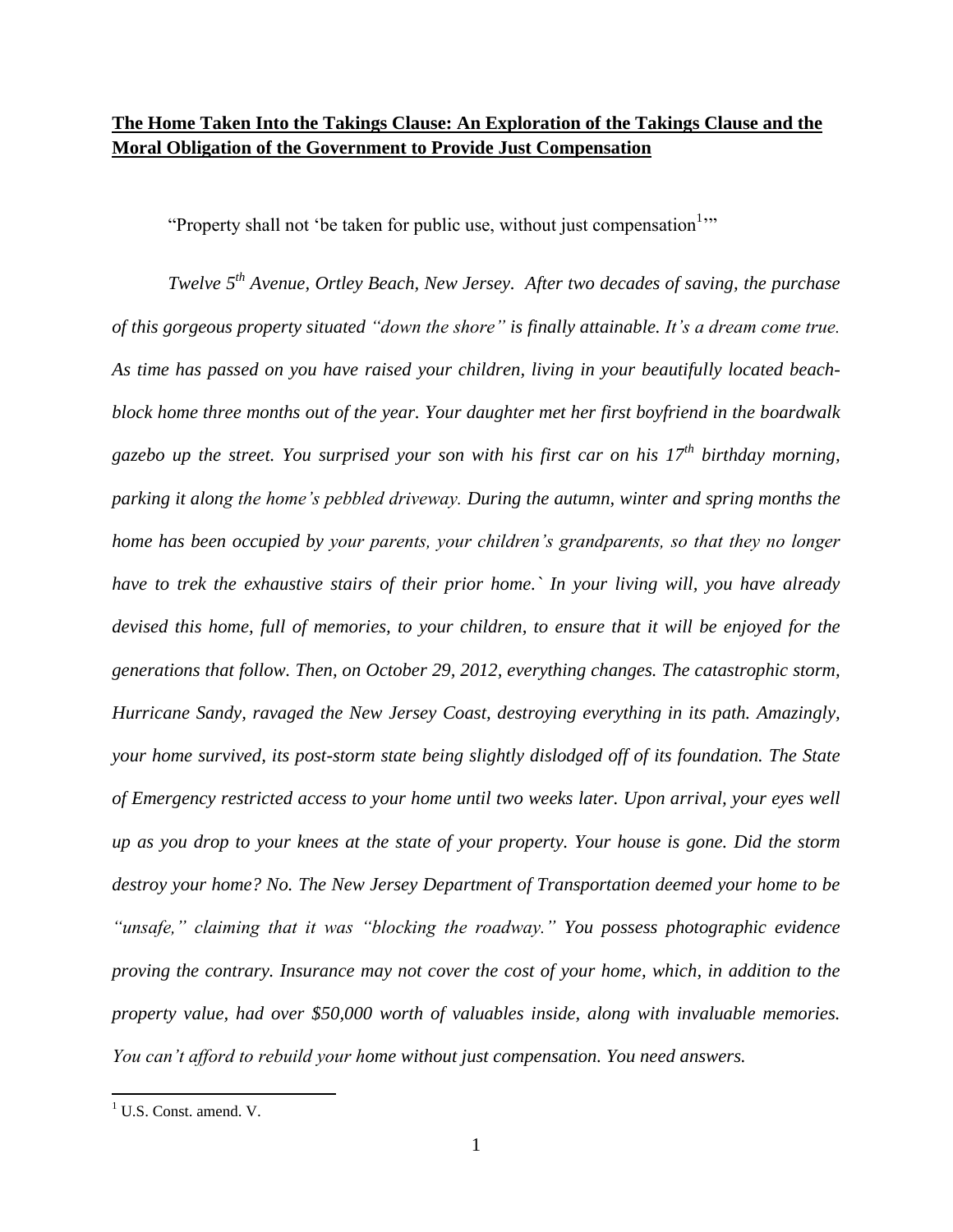# **I. Introduction**

 $\overline{\phantom{a}}$ 

The Takings Clause of the Fifth Amendment to the United States Constitution appears, facially, simple in theory and straightforward in application. The reality is that the application of the Takings Clause and the "just compensation" owed under it could not be more arbitrary, inconsistent and unjust. The real-life circumstances in the tragic story above conveniently provide the platform for this paper to systematically address the various components of the Takings Clause and governmental entity liability (or lack thereof), applying their framework to the situation above. Does the family above have a method of redress? This paper will conclude that while a skilled attorney will most assuredly be capable of making arguments under the numerous causes of actions that will be discussed, the result is simply too unpredictable, and answer more than likely "no." This harsh reality, that an entire home can be negligently destroyed with no measure of remedy, sets the stage for this paper's primary argument: while there may be no legal right for compensation in the circumstances detailed above, there is a moral duty owed by the government to provide compensatory funding in the unique and narrow situation where governmental action is negligent in the wake of a natural disaster.

In order to properly apply the legal framework that will be discussed below, a detailed understanding of the unfortunate circumstances addressed above is required. The Marias, a family of five, have owned their Ortley Beach home for twenty years. For purposes of brevity, I will list the timeline of destruction of their home:

> *October 29, 2012:* Hurricane Sandy ravages the New Jersey Coastline, including Ortley Beach, located in Ocean County.<sup>2</sup>

> *November 1, 2012*: Aerial imaging shows the Marias house dislodged from its foundation, but still assembled and within its property boundaries.<sup>3</sup>

<sup>&</sup>lt;sup>2</sup> Hurricane Sandy, Federal Emergency Management Agency (FEMA), <http://www.fema.gov/hurricane-sandy>.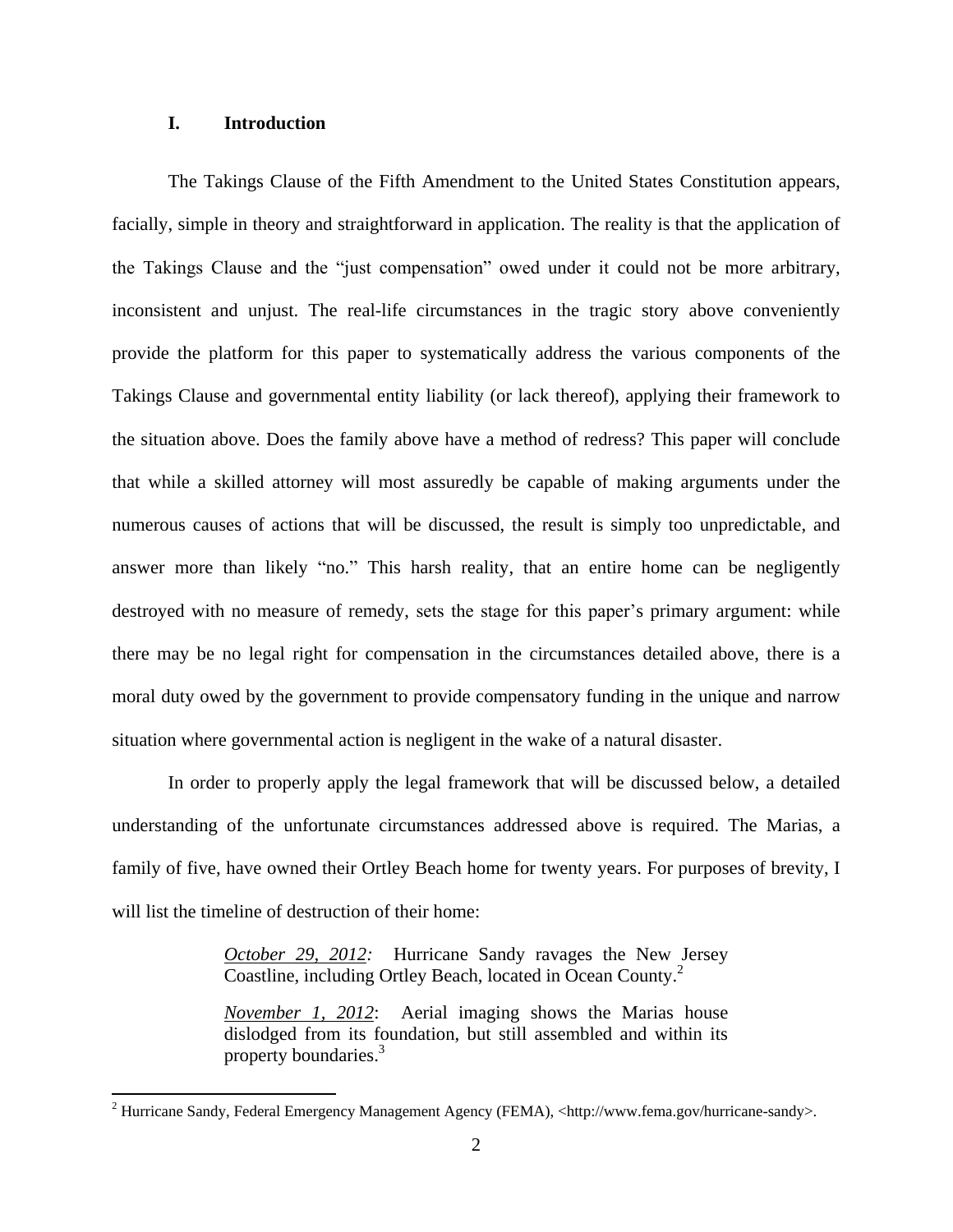*November 10, 2012*: Marias given permission to report to the Toms River Bridge to be transported to their home to assess its condition and retrieve any valuables located inside. Upon arrival, Nick Maria Sr. discovers the property empty, his home missing.

*November 12 – November 30, 2012*: Marias seek answers, contacting the New Jersey Department of Transportation (NJDOT) and Governor Chris Christie's Office.

*December 5, 2012*: Fox News runs an investigative news story detailing the disappearance of the Marias home.<sup>4</sup>

*December 6, 2012*: NJDOT issues its first statement: "The DOT did not remove any structure that was not on the roadway…our objective…was to open the roadways."<sup>5</sup>

*December 7, 2012*: Fox News Investigation Unit confronts NJDOT with visual evidence that the Maria home was not blocking the roadway, but rather, was dislodged from its foundation and had extended out onto the sidewalk, resting against a utility pole.<sup>6</sup>

*December 8, 2012*: NJDOT issues a second statement that directly contradicts its first statement:

> "The structure in question…was pushed off its foundation and jammed against another house that had come to rest in the middle of the street. The two houses had sandwiched a utility pole. Our crews did not take down any structure unless it was deemed to be unsafe..."<sup>7</sup>

In the months since the disappearance of their home, the Marias story has garnered national attention; yet several glaring questions remain at the forefront: should the Marias have been given notice and granted the opportunity to remove the valuables, estimated at \$50,000, from their home? Will they be made whole for their significant loss? To date, it appears the Marias homeowner's insurance company may be willing to cover the structure itself. However, they are refusing to cover the loss of the valuables inside the structure, premising its denial on an

 $\overline{\phantom{a}}$ 

7 *Id*.

<sup>3</sup> Hurricane Sandy Response Imagery Viewer, National Oceanic and Atmospheric Administration (NOAA), <http://storms.ngs.noaa.gov/storms/sandy/>.

<sup>4</sup> NJ Man's Home Disappears After Sandy, FoxNews.com, Dec. 5, 2012,

Anttp://wjbk.membercenter.worldnow.com/story/20272784/nj-mans-home-dissappears-after-sandy>.<br>
<sup>5</sup> Id.

<sup>6</sup> *Id*.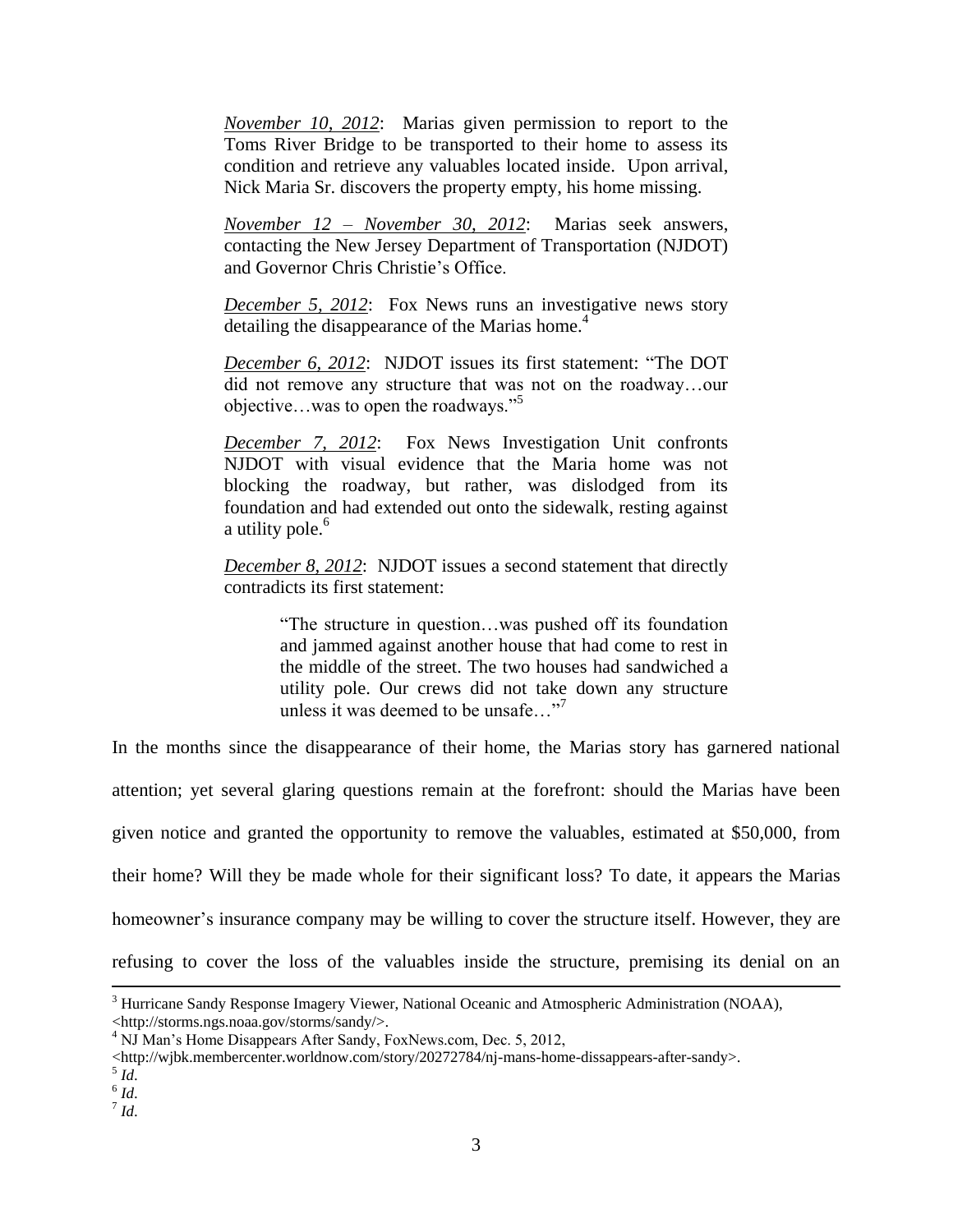intervening cause argument. Specifically, the insurance company has taken the position that it was not the storm that destroyed the valuables, but the intervening action of the NJDOT after the storm subsided. Under this theory, the insurance company argues the Maria family would have had the opportunity to salvage their valuables if it were not for the destructive action taken by the NJDOT. As a result, the insurance company is asserting that the Marias method of recovery is not through them, but through the state. As such, the Maria family is left with an arduous path to recovery.

Part II of this paper will discuss the Takings Clause generally. It will provide a foundational understanding of the Clause; its history, purpose, theoretical function and actual application. This section will address the doctrine of sovereign immunity that is an underpinning to the Takings Clause and directly applicable to the case at bar. Lastly, this part will briefly introduce the statutory and policy issues that will be discussed in the sections that follow; namely eminent domain, necessity destruction in emergent circumstances, the discretionary function under the New Jersey Tort Claims Act, and inverse condemnation proceedings and its measure of compensability.

Part III will discuss eminent domain. While not directly involved in the case at bar, a brief introduction to eminent domain proceedings will allow the reader to attain a thorough understanding of the procedures involved in formal condemnation and regulatory proceedings.

Part IV will tackle inverse condemnation proceedings. Inverse condemnation is the other side of a Takings Clause claim, as it does not involve regulatory, notice driven formal condemnation proceedings. Directly related to the case at bar, an inverse condemnation claim is likely the best remedial option available to the Maria family. This section will discuss the history of the claim and the elements required to be proven in order to recover. Lastly, it will convert the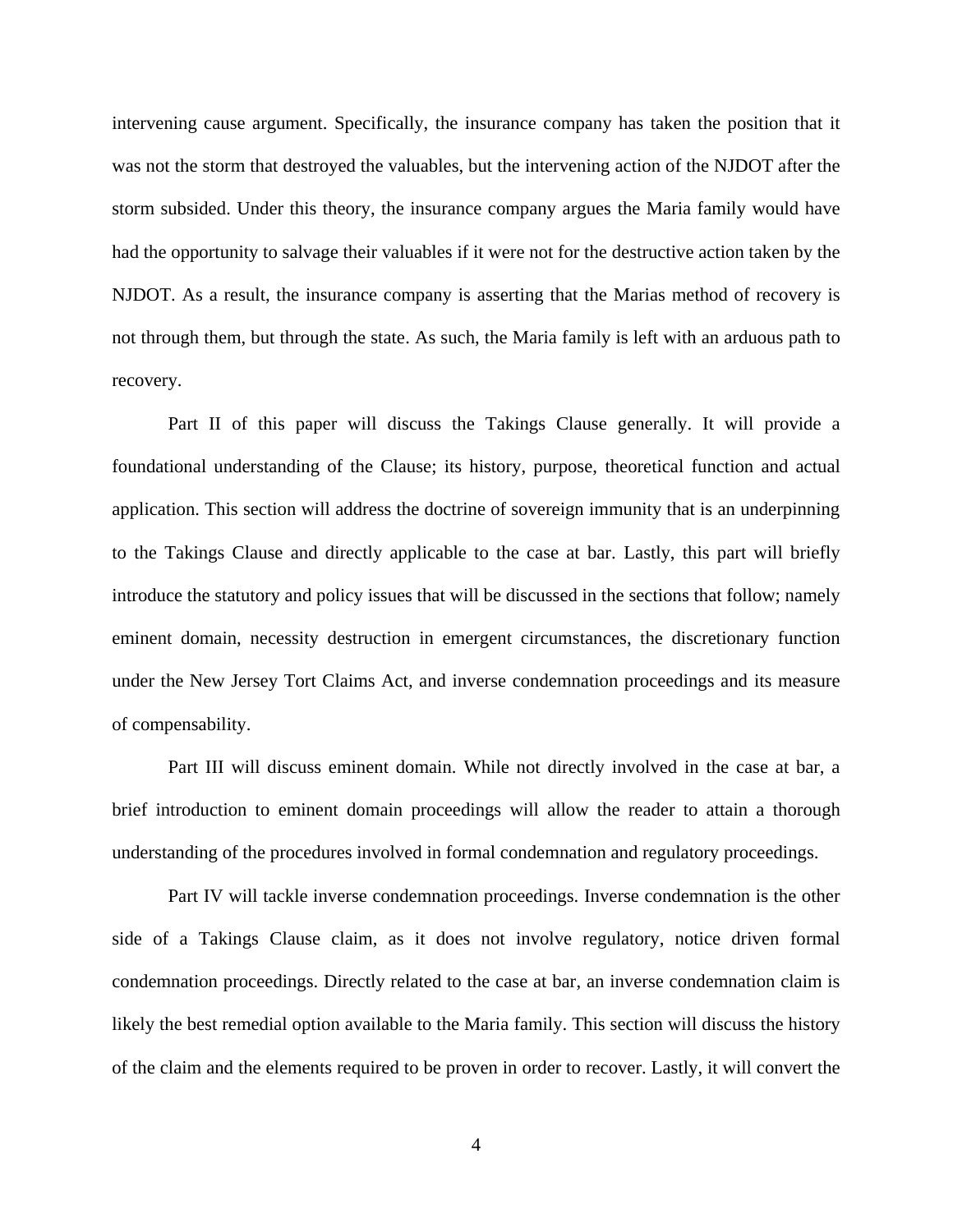Marias situation into an inverse condemnation claim and forecast the outcome in the Superior Court of New Jersey.

Part V will address the necessity destruction exception to the Takings Clause. Prevalent in emergent circumstances such as Hurricane Sandy, the application of the necessity exception is potentially damning to the Marias recovery efforts. This section will discuss the exception and the broad latitude in decision making that it affords public entities.

Part VI will address the discretionary function of the NJDOT under the New Jersey Tort Claims Act (NJTCA). The statement given by the NJDOT was specifically tailored to show that the Maria house was in a condition that warranted discretionary decision-making by the NJDOT. This section will discuss the discretion afforded to public entities and apply it to the case at bar. Part VI will conclude that while this author believes notice should have been given to the Marias, it is simply not feasible to create a sweeping notice requirement in situations of natural disaster.

Part VII will assert this paper's primary argument. Specifically, while it is understood by this author that the governmental entity did not have a legal requirement to give notice before destroying the home and the government does not have a legal obligation to compensate the Marias, a moral obligation is owed to the Marias and other similarly situated families. The unique circumstances here; a natural disaster that does not destroy a home, but is destroyed by the discretionary, necessitated action by the government in emergent circumstances, warrants compensatory funding for the valuables lost inside the home. This section will address the narrow scope and application of this compensatory policy argument as well as forecasted issues that may arise.

This paper will conclude that while the Marias potentially have a remedy available under an inverse condemnation or negligent destruction cause of action, the real issue remains that their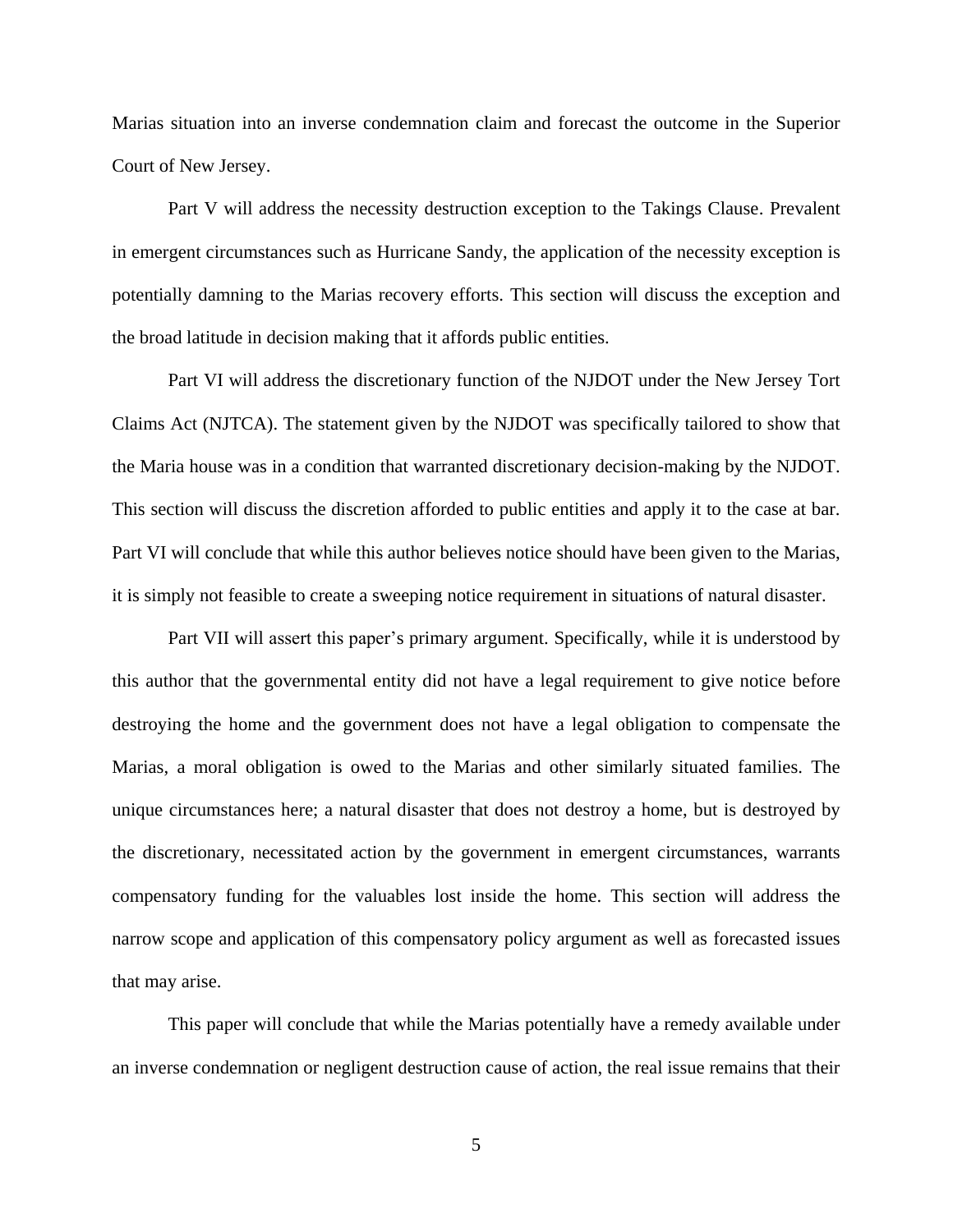prospects of recovery are simply too unreliable and costly. The legal expenditures that will go into asserting their claim, with the prospect of zero recovery, shocks the conscience. In order to prevent this injustice, a governmental compensatory fund must be created in order to redress those affected by natural disasters like Hurricane Sandy.

#### **II. The Takings Clause**

The Takings Clause of the Fifth Amendment to the United States Constitution, coextensive with the New Jersey Constitution, provides protections against governmental takings of private property without just compensation. <sup>8</sup> The Takings Clause was adopted to offer protection and security to the rights of individuals as against the government.<sup>9</sup> It allows any taking "for public use" and requires "just compensation." <sup>10</sup> Essentially, the government is forbidden from forcing some people alone to bear public burdens which, in all fairness and justice, should be borne by the public as a whole.<sup>11</sup> The Supreme Court has held that both the permanent physical occupation of property and denial of all economically beneficial use of property are compensable takings.<sup>12</sup>

A constitutional taking may occur in one of two ways: 1) via physical taking, in which the government takes title to private property or authorizes a physical occupation or appropriation of property; or 2) via regulatory taking, through which a government regulation deprives the property owner of all economically viable use of their land.<sup>13</sup> Regardless of the

<sup>8</sup> Klumpp v. Borough of Avalon, 997 A.2d 967, 978 (2010).

<sup>9</sup> Pumpelly v. Green Bay Co., 80 U.S. 166 (1871).

<sup>&</sup>lt;sup>10</sup> Derek T. Muller, *As Much Upon Tradition As Upon Principle: A Critique of the Privilege of Necessity Destruction Under the Fifth Amendment,* 82 NOTRE DAME L. REV. 481, 500 (2006).

<sup>&</sup>lt;sup>11</sup> Armstrong v. United States, 364 U.S.  $40, 49$  (1960).

 $12$  Lucas v. South Carolina Coastal Council, 505 U.S. 1003, 1015 (1992).

<sup>13</sup> Klumpp, 997 A.2d at 975. (citing the "Eminent Domain Act," *N.J.S.A.* §20:3-1 to 20:3-50).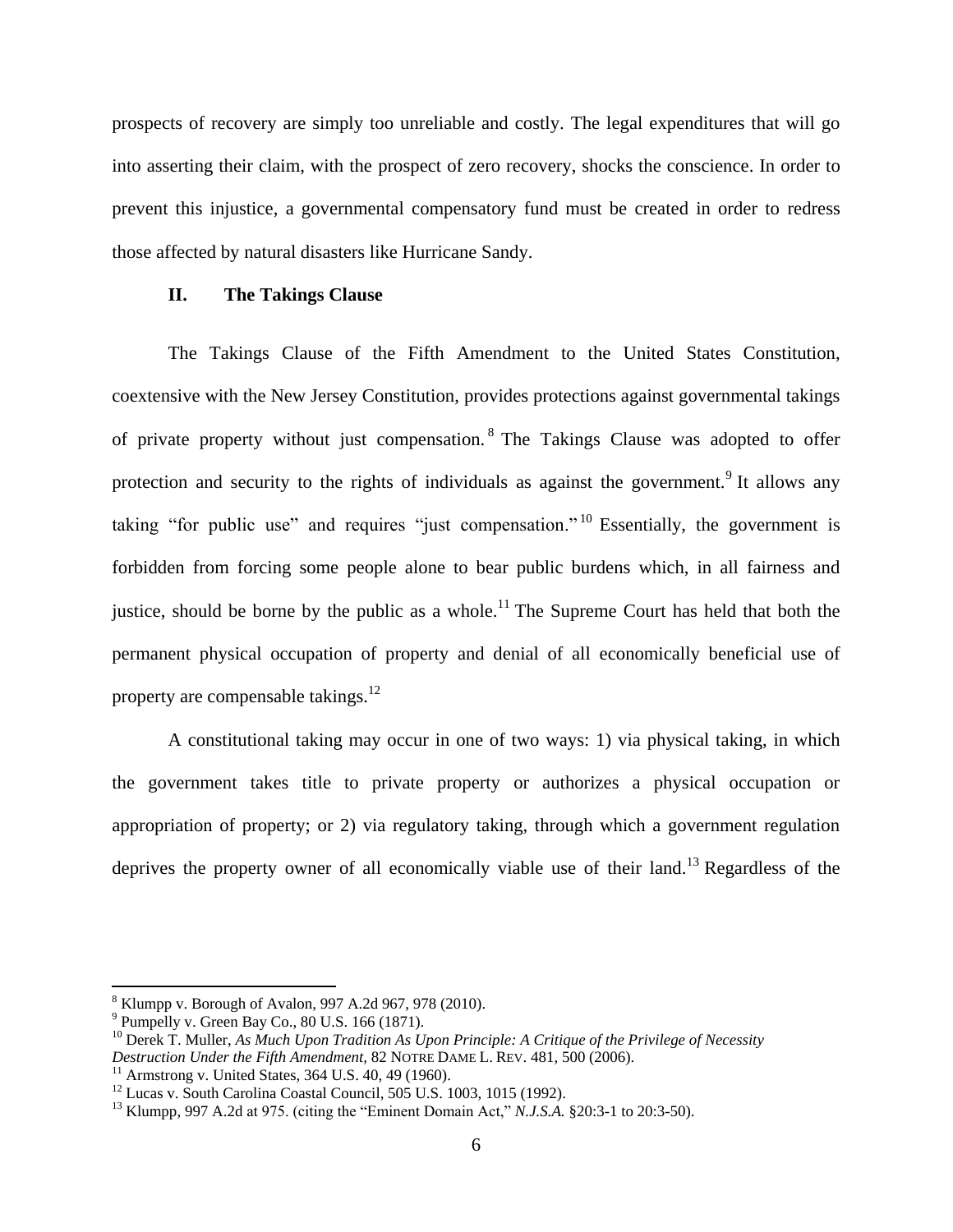exact method employed, where a taking occurs, the Takings Clause requires the government to compensate the property owner.<sup>14</sup>

To accomplish a physical taking, the government may either enter the land without authorization or exercise its power of eminent domain through a condemnation proceeding.<sup>15</sup> The circumstances surrounding the removal and destruction of the Maria home was undoubtedly a situation where the government entered their land without authorization in the absence of any formal condemnation proceedings. Despite the absence of legal application to the case at bar, it is important to understand the underlying procedures of Takings Clause proceedings. Specifically, when the government engages in formal condemnation proceedings, they are exercising their power under eminent domain. New Jersey's Eminent Domain Act<sup>16</sup> authorizes government seizure of property under certain circumstances requiring a condemnation proceeding. <sup>17</sup> The procedural process involved with eminent domain proceedings will be discussed further in the section that follows.

Alternatively, and readily prevalent in the case at bar, if the government seizes property without first bringing a condemnation proceeding, the burden shifts to the individual to bring an action to compel compensation, known as inverse condemnation. <sup>18</sup> The concept of inverse condemnation recognizes that the landowner may initiate the action to compel compensation from the government; one need not wait in vain for government compensation.<sup>19</sup> Inverse condemnation will be discussed at length in Part IV of this paper as it is the cause of action most likely to produce a favorable result for the Maria family.

<sup>&</sup>lt;sup>14</sup> Yee v. Escondido, 503 U.S. 519, 522 (1992).

<sup>15</sup> Klumpp, 997 A.2d at 975-76. (citing the "Eminent Domain Act," *N.J.S.A.* §20:3-1 to 20:3-50).

<sup>16</sup> *N.J.S.A.* §20:3-1 to 20:3-50.

<sup>&</sup>lt;sup>17</sup> Klumpp, 997 A.2d at 976.

 $^{18}$  *Id.* 

 $19 \,$ *Id.*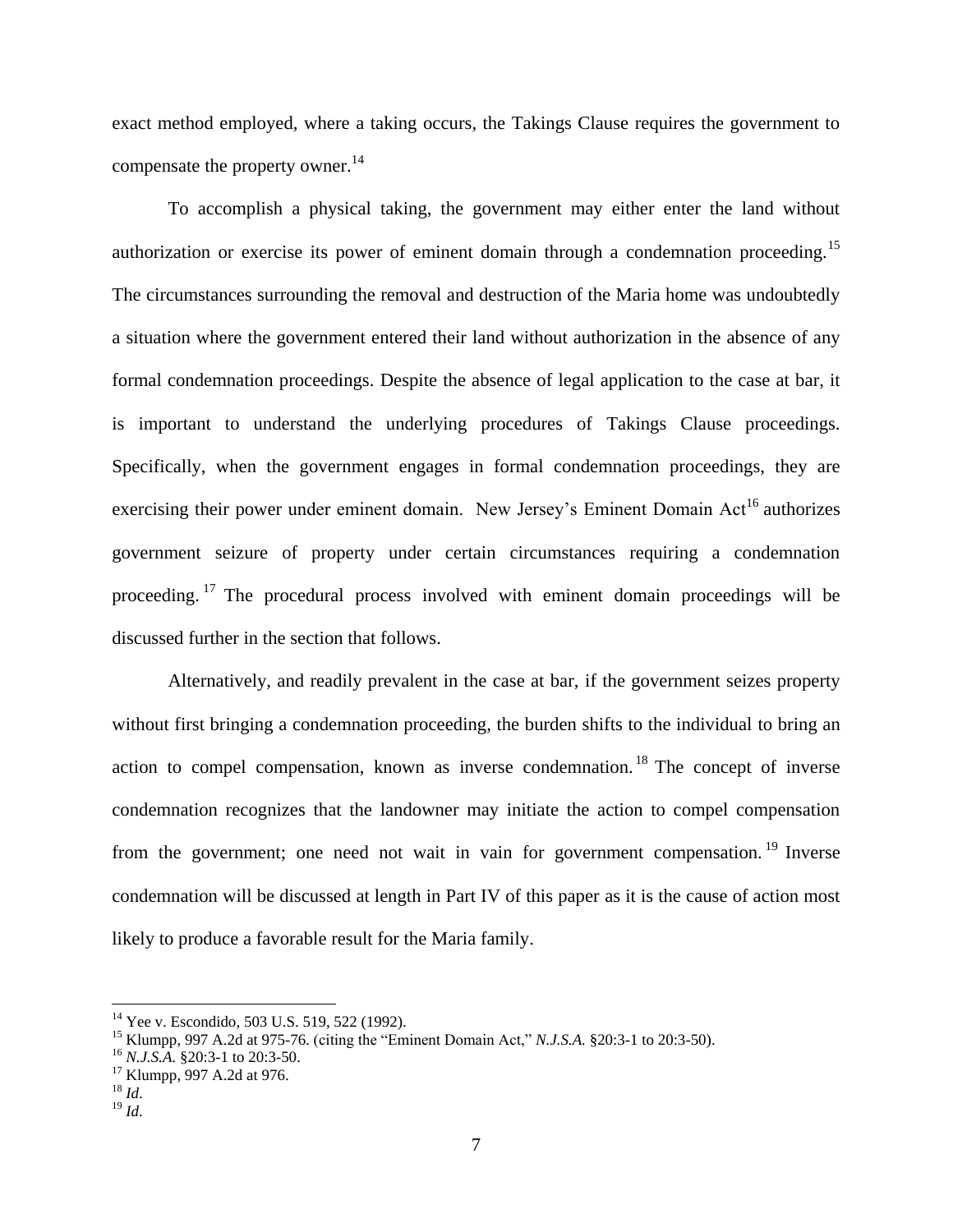At first glance, the language of the Takings Clause is remarkably straightforward. However, as with all constitutional and statutory practice, its application is alarmingly inconsistent and convoluted. Indeed, courts and scholars have been famously unsuccessful in developing a coherent framework for application of the brief passage of the Takings Clause.<sup>20</sup> Nonetheless, there are recurring themes. One common theme is that the Takings Clause of the Fifth Amendment should protect settled expectations.<sup>21</sup> Such protection is said to be desirable because unstable distribution of wealth would (1) undermine the democratic system by, among other things, raising the stakes underlying political factionalism; and (2) discourage productive investment.<sup>22</sup> In a similar vein, the Takings Clause is sometimes said to reduce insecurity among property owners by serving as a form of insurance and imposing fiscal discipline upon the government.<sup>23</sup> Another theme that has remained consistently prevalent is that of "reciprocity of advantage." The theory, simply stated, is that if an individual suffers as a result of a policy designed to benefit the public, the policy is fair if it provides "reciprocity of advantage," that is, if the individual benefits in some way from the policy.<sup>24</sup> As can be expected with varying themes surrounding the Takings Clause, case law has created a plethora of rules, producing an *ad hoc* case by case approach, creating an inconsistent framework for Takings Clause adjudication.

Until 1922 when the landmark decision in *Pennsylvania Coal Co. v. Mahon*<sup>25</sup> was delivered, the United States Supreme Court confronted only a handful of cases in which owners claimed to have suffered takings in the absence of actual appropriation of their property by the

<sup>20</sup> Charles E. Cohen, *Takings Analysis of Police Destruction of Innocent Owners' Property in the Course of Law Enforcement: The View from Five State Superior Courts,* 34 MCGEORGE L. REV. 1, 10 (2002).

 $^{21}$  *Id* at 15.

<sup>22</sup> *Id.*  $^{23}$  *Id.* 

<sup>24</sup> *Id*.

<sup>25</sup> Pennsylvania Coal Co. v. Mahon, 260 U.S. 393 (1922).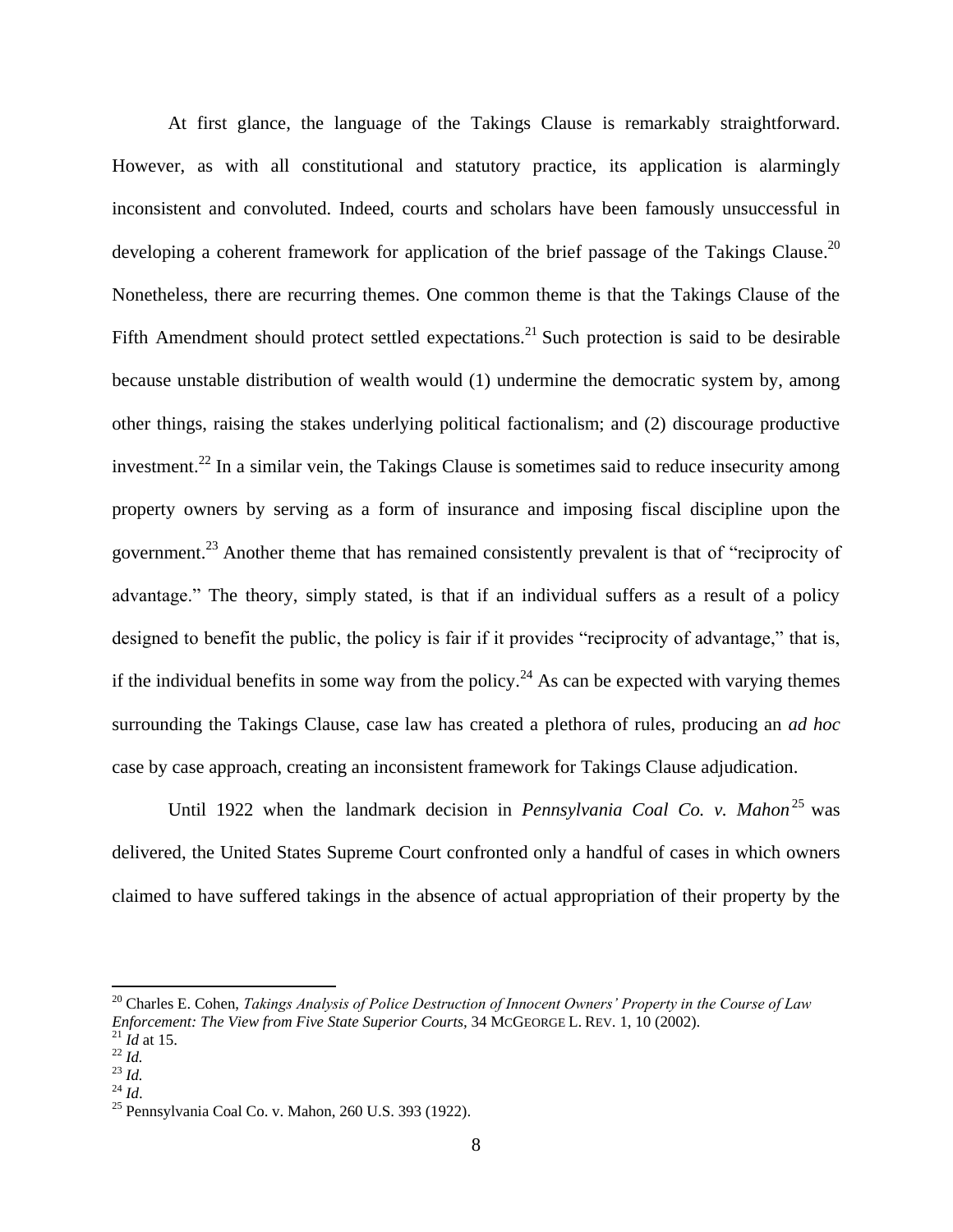government.<sup>26</sup> The Court's decisions during this time generally held that governmental acts did not require compensation absent outright appropriation; this was so even if the acts diminished property values or otherwise imposed costs on landowners.<sup>27</sup> The most significant case to deviate from this line of reasoning was *Pumpelly v. Green Bay Co.*<sup>28</sup>, which held that the complete flooding of the plaintiff's land due to the construction of a government-authorized dam constituted a taking despite the fact that there had been no outright appropriation.<sup>29</sup> In the decades that followed, the courts enumerated a new rule designation: the exercise of the police power by the destruction of property which is itself a public nuisance, or the prohibition of its use in a particular way is very different from taking property for public use.<sup>30</sup> For many years, under this doctrine, the Court would inquire whether the challenged regulation sought to prevent harms caused by the proscribed property use, in which case no taking occurred, or whether the regulation sought to obtain a benefit for the general public at the expense of the property owner, in which case a taking occurred.<sup>31</sup> It wasn't until 1978, in *Penn Central Transportation Co. v. New York City*, that the Court specifically rejected this approach.<sup>32</sup> In that case the Supreme Court made the first explicit declaration that the Takings Clause was intended to protect the *value* of property, rather than just *possession*. 33

The recent case law that has followed has continued to announce new rules pertaining to the value of property and different levels of governmental intrusion. Three general doctrines

 $\overline{a}$ 

<sup>26</sup> Jed Rubenfeld, *Usings*, 102 YALE L.J. 1077, 1081 (1993).

<sup>27</sup> *Cohen*, *supra* note 20, at 13.

<sup>28</sup> *Pumpelly*, 80 U.S. 166.

<sup>&</sup>lt;sup>29</sup> *Cohen, supra* note 20, at 13. Importantly, the Supreme Court limited the reach of Pumpelly to cases involving actual invasion of property, rather than any acts resulting in diminution of value. *See Cohen*, *supra* note 20, at 14. <sup>30</sup> *See* Reinman v. Little Rock, 237 U.S. 171 (1915) (holding that a law prohibiting operation of livery stables within city limits was not a taking); Hadacheck v. Sebastian, 239 U.S. 394 (1915) (holding that prohibition of a brickyard in a residential area was not a taking).

<sup>31</sup> *Cohen*, *supra* note 20, at 14.

<sup>&</sup>lt;sup>32</sup> See generally Penn Cent. Transp. Co. v. New York City, 438 U.S. 104 (1978).

<sup>33</sup> *Cohen*, *supra* note 20, at 15. (emphasis added).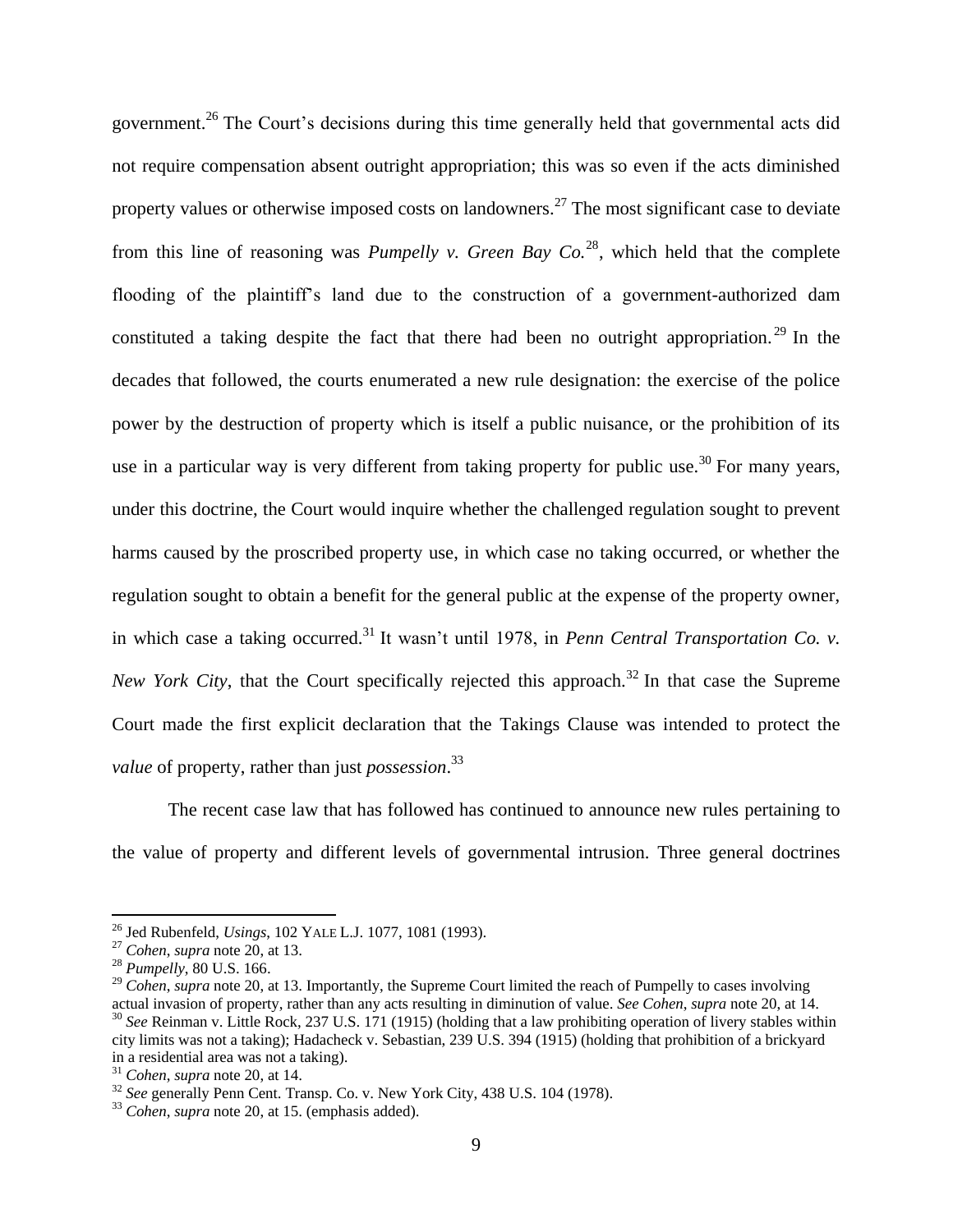have evolved over the last century; the "permanent physical invasion" rule; "serious public harm" doctrine; and "diminution in value/economic viability doctrine." <sup>34</sup> The permanent physical invasion rule, announced in *Loretto v. Telprompter Mangattan CATV Corp.,* <sup>35</sup> holds that a permanent physical occupation authorized by government is a taking without regard to the public interest that it may serve. <sup>36</sup> *Loretto* involved a minor, but permanent physical occupation.<sup>37</sup> The issue that the Court announced critical to its determination was "whether an otherwise valid regulation so frustrates property rights that compensation must be paid."<sup>38</sup>

The second doctrine, "serious public harm" or "noxious use" doctrine, originated in *Mugler v. Kansas.*<sup>39</sup> The Court in *Mugler* held that no taking had occurred because the law in question was "fairly adapted to the end of protecting the community against the evils which result from the excessive use of ardent spirits."<sup>40</sup> Essentially, the Court found that regulations prohibiting use by individuals of their property that will be prejudicial to the health, morals or safety of the public is not and, consistent with the existence and safety of organized society, cannot-be burdened with the condition that the state must compensate such individual for pecuniary losses they may sustain. $41$ 

The third doctrine, "diminution in value" or "economic viability" doctrine was originated in *Pennsylvania Coal Co.*, where the Court held that the regulation in question so utterly impaired the rights possessed that it had "very nearly the same effect for constitutional purposes

<sup>34</sup> Marc R. Lisker, *Regulatory Takings and the Denominator Problem*, 27 RUTGERS L. J. 663, 671 (1996).

<sup>35</sup> Loretto v. Telprompter Mangattan CATV Corp., 458 U.S. 419 (1982).

<sup>36</sup> *Id* at 426.

<sup>37</sup> *Lisker*, *supra* note 34, at 672.

<sup>38</sup> *Loretto*, 458 U.S. at 425.

<sup>39</sup> *See* generally Mugler v. Kansas, 123 U.S. 623 (1887). *Lisker*, *supra* note 33, at 675.

 $40$  The statute in question in Mugler was a state law prohibiting the manufacture and sale of intoxicating liquors, which the owner challenged as a taking. *Id* at 662.

<sup>41</sup> *Lisker*, *supra* note 34, at 676.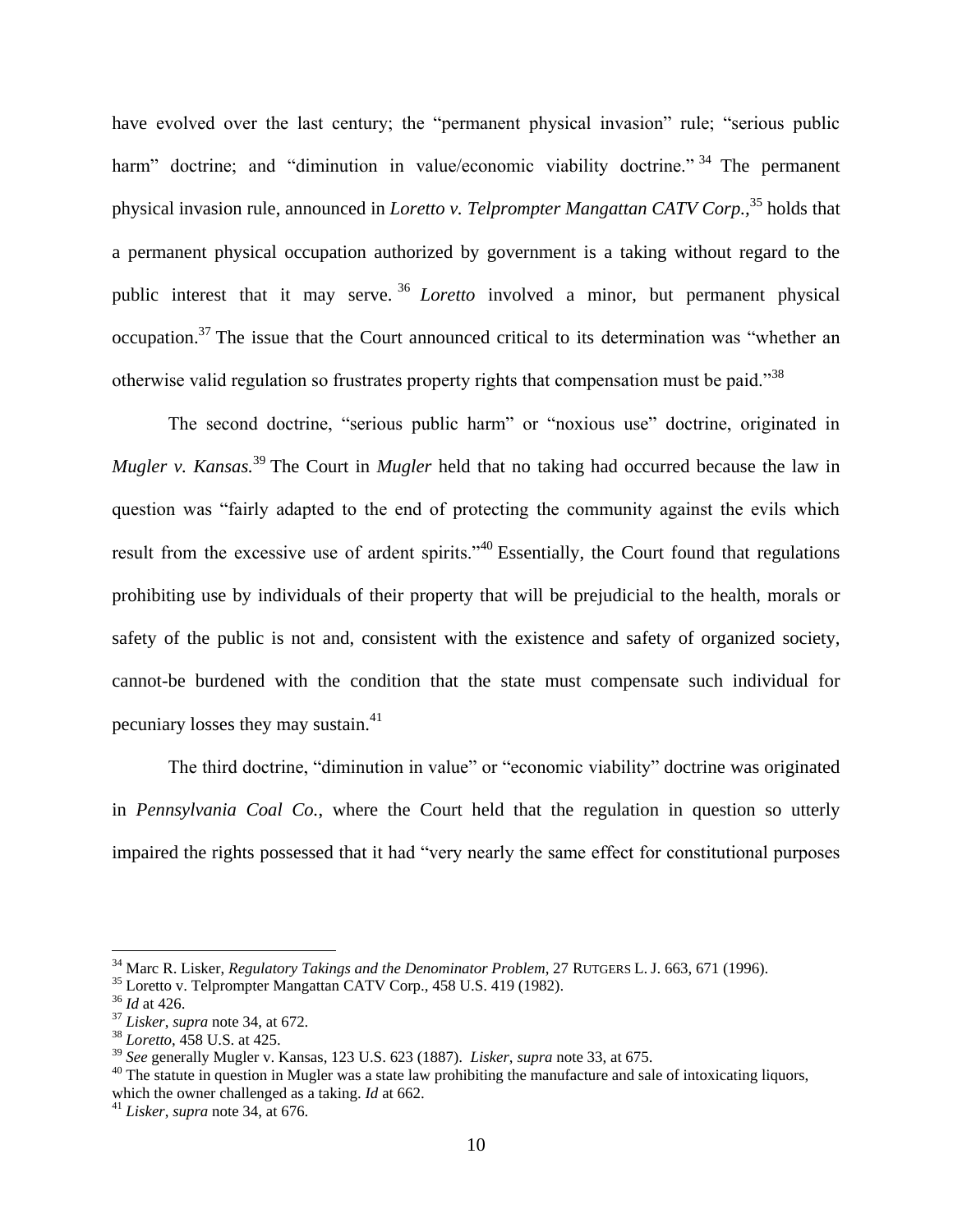as appropriating or destroying the right."<sup>42</sup> It was in this decision that Justice Holmes made his oft-quoted statement that "the general rule at least is, that while property may be regulated to a certain extent, if regulation goes too far it will be recognized as a taking."<sup>43</sup> He continued by noting that this question was one of degree, "and therefore cannot be disposed of by general propositions."<sup>44</sup>

While appearing as three distinct doctrines, recent case law has blurred their scope. For example, in *Lucas v. South Carolina Coastal Council*, the Court set forth two discrete types of government regulation which the Court had previously declared "compensable without casespecific inquiry into the public interest advanced in support of the restraint."<sup>45</sup> These included cases of government-imposed physical invasion. <sup>46</sup> It is important to note that the Court acknowledged that its categorical rule applied "at least with regard to permanent invasions," conceding that such a rule may not apply to a temporary invasion like the one at bar.<sup>47</sup> The second category applied "where regulation denies all economically beneficial or productive use of land."<sup>48</sup> Essentially, a government-imposed temporary physical invasion, like the one in the situation at bar, would be compensatory under one doctrine, but not under another. While it is understood that these doctrines are primarily associated with regulatory takings, it is important to stress the ambiguities involved in the application of the Takings Clause, both from a regulatory and non-regulatory standpoint.

<sup>42</sup> *Pennsylvania Coal Co.*, 260 U.S. at 415. *See* generally *Lisker*, *supra* note 33, at 677-678. The case involved a Pennsylvania statute that effectively barred the coal company from mining under the Mahon's land despite the coal company having an exclusive right to do so.

<sup>43</sup> *Pennsylvania Coal Co.*, 260 U.S. at 415. *See* generally *Lisker*, *supra* note 33, at 678.

<sup>44</sup> *Id.*

<sup>45</sup> *Lucas*, 505 U.S. at 1017-18.

<sup>46</sup> *Cohen*, *supra* note 20, at 16.

<sup>47</sup> *Lucas*, 505 U.S. at 1015.

<sup>48</sup> *Id.*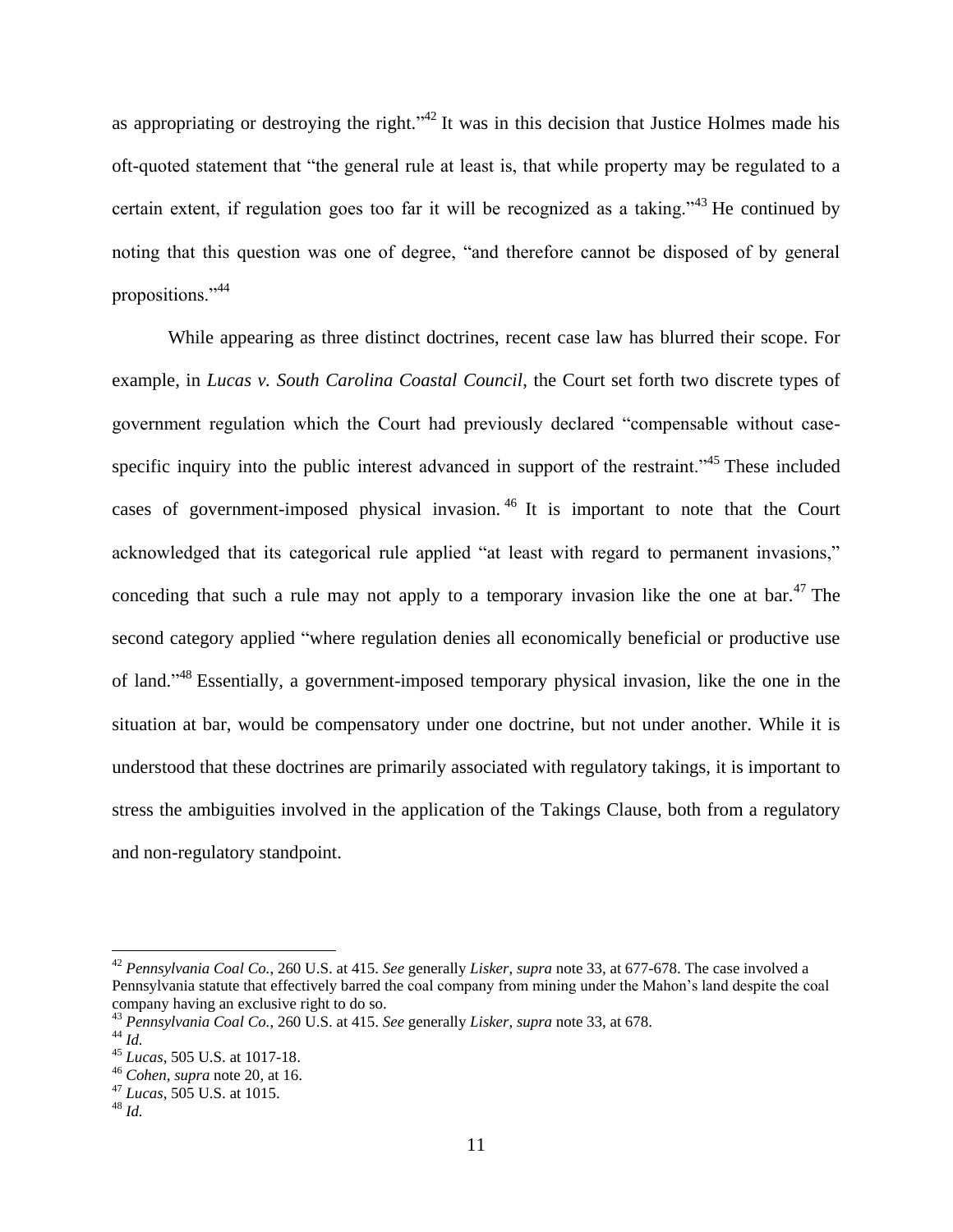A final relevant and consistent theme has been a fixture in Takings Clause application: public authorities owe no compensation when they destroy property to protect the general welfare of the public in times of emergency.<sup>49</sup> As will be discussed in Part V, this Takings Clause exception is especially problematic for the Maria family, as it bars compensation for the destruction of their home under a theory of necessitated action.

While it is not this paper's goal to harp on the unpredictable application of the Takings Clause and the compensation allegedly owed therein, it is critical to be cognizant that any claim made by the Maria family under the causes of action addressed in the sections that follow will likely produce a result that is unfavorable or unjust. Even if the Maria family does succeed under one of the potentially available causes of action, it is this paper's contention that the compensatory funding being argued for is still a necessity given the volatile nature of Takings Clause "just compensation" adjudication. As the United States Supreme Court has itself acknowledged, its approach to takings cases has been "essentially ad hoc."<sup>50</sup>

#### **III. Eminent Domain**

Throughout the history of Fifth Amendment proceedings, one power has remained consistent and unfettered: government's eminent domain power; its power to take private property for public use. Eminent domain is the inherent power of a governmental entity to take privately owned property, especially land, and convert it to public use, subject to reasonable compensation for the taking.<sup>51</sup> The concept of eminent domain has existed for centuries; the first formal declaration of the related "just compensation" principle occurred in France's 1789

<sup>49</sup> George C. Christie, *The Defense of Necessity Considered From the Legal and Moral Points of View*, 48 DUKE L.J. 975, 995-96 (1999).

<sup>50</sup> *Penn Cent. Transp. Co*., 438 U.S. at 124.

<sup>51</sup> *Muller*, *supra* note 10, at 486.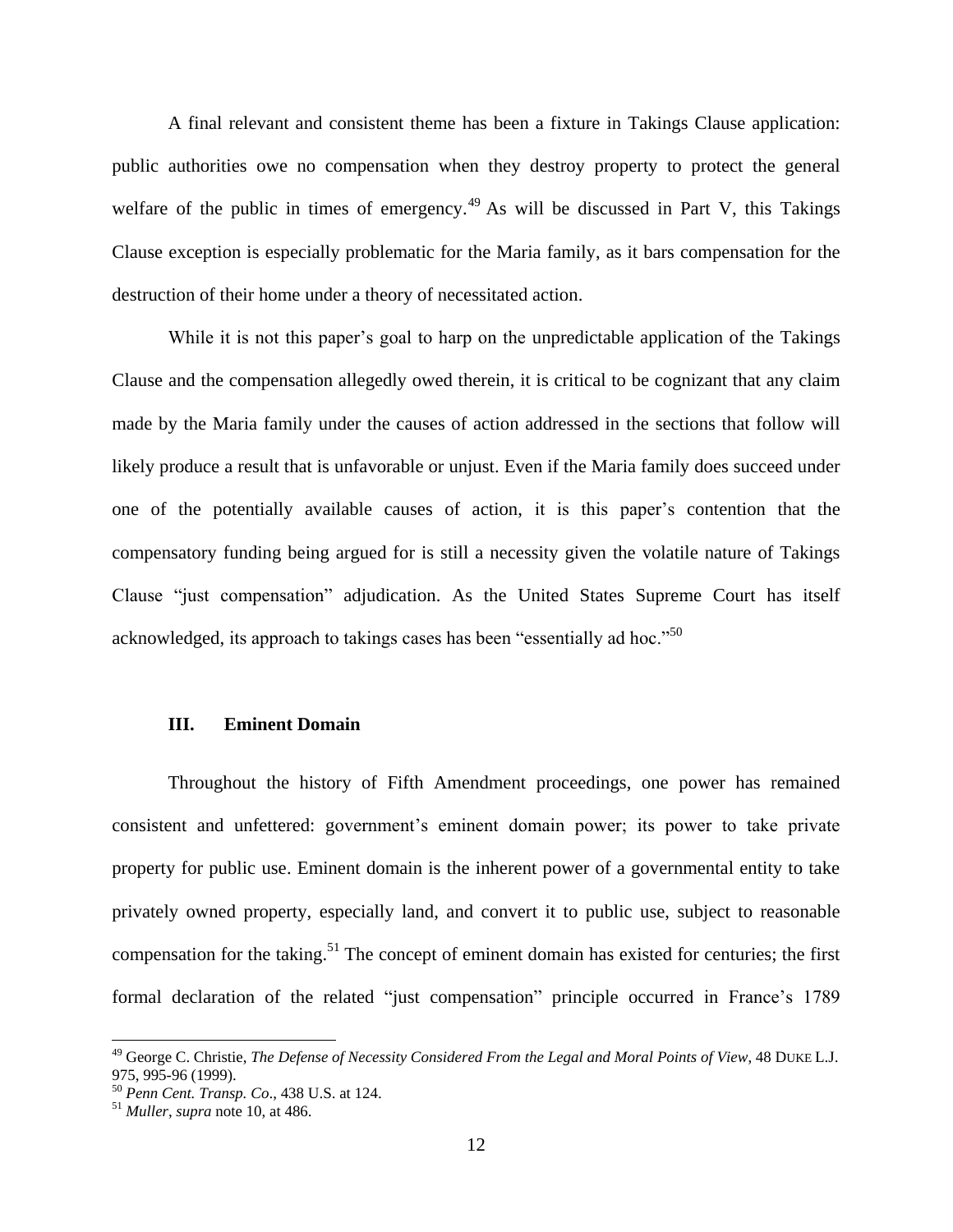Declaration of the Rights of Man and of the Citizen.<sup>52</sup> Though "eminent domain" does not appear in the Constitution, the Supreme Court has determined that it is "an incident of federal sovereignty and an offspring of political necessity." <sup>53</sup> The "eminent domain clause" contemplates that the legislature may authorize both public and private entities to acquire property by condemnation, provided that the acquisition is for a public purpose.<sup>54</sup>

Today, the most straightforward and uncontroversial application of the right to "just compensation" occurs when the government physically takes real property through the exercise of its eminent domain power.<sup>55</sup> This paper will briefly discuss the procedurally formalized and structured governmental taking of private property through eminent domain. The government acts under its eminent domain power when it appropriates privately-owned property by ousting the owner and transferring legal title to itself in order to use the property for some public purpose.<sup>56</sup> The right of eminent domain is a public right; it arises from the laws of society, and is vested in the state or its grantee, acting under the right and power of the state, and is the right to take or destroy private property for the use or benefit of the state, or of those acting under and for it. 57

The New Jersey Eminent Domain Act<sup>58</sup> authorizes government seizure of property under certain circumstances. In order to achieve an authorized seizure, the government must commence a formal condemnation proceeding.<sup>59</sup> The importance of the concept of "eminent domain" is in its formalized nature. This governmental right, when asserted, is presenting the condemnee with

<sup>52</sup> Ricky J. Nelson, *Inverse Condemnation Actions Present Unique Problems When Determining "Just Compensation,"* 2010 B.Y.U.L. REV. 2315, 2315 (2010).

<sup>53</sup> *Loretto*, 458 U.S. at 441.

<sup>54</sup> Patzau v. New Jersey Dept. of Transp., 271 N.J. Super. 294, 310 (1994).

<sup>55</sup> *Cohen*, *supra* note 20, at 13

<sup>56</sup> *Id.*

<sup>57</sup> American Print Works v. Lawrence, 23 N.J.L. 590, 615 (1851).

<sup>58</sup> *N.J.S.A.* § 20:3-1 to 20:3-50.

<sup>59</sup> *Id.*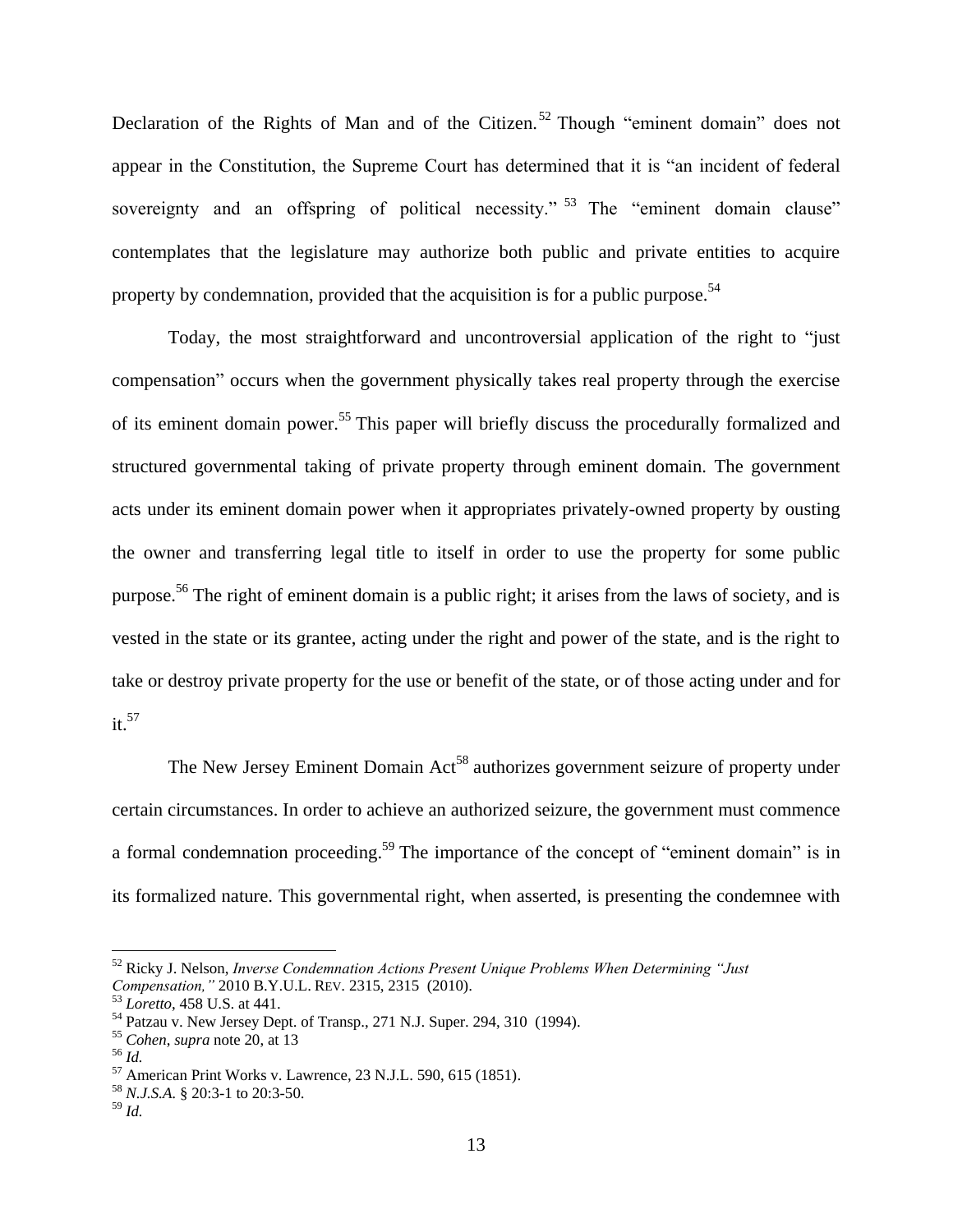formal notice of the potential condemnation of its private property. The condemnation is being conducted for a specific, announced public purpose. This is directly at odds with the type of condemnation that occurred with the Maria home. To the contrary, no notice was given before their home was destroyed. Therein lays the significance of eminent domain: formal proceedings essentially guarantee "just compensation." In fact, there appears never to have been any serious question that the Takings Clause required compensation in the eminent domain arena.<sup>60</sup> Had the Maria family been given notice that their home needed to be removed because it was allegedly "blocking a roadway" or "it had been deemed unsafe," they may have had the opportunity to remove items of substantial value from the household. Admittedly, the potentially exigent circumstances of Hurricane Sandy aftermath significantly impacted the ability for notice to be given. This argument is merely being asserted to illustrate the simplistic and straight-forward approach of formal eminent domain proceedings and the "just compensation" that it provides for aggrieved condemnees. Luckily for the Marias, formal proceedings are not a prerequisite for a taking. $61$ 

#### **IV. Inverse Condemnation**

Perhaps the most logical argument that can be made for recovery for the destruction of the Maria home is under a claim for inverse condemnation. Eminent domain is not the sole procedure available for the government to take property. Physical occupation or appropriation of property is usually an obvious demonstration of a taking and qualitatively more severe than a less apparent regulatory taking.<sup>62</sup> In fact, it has been said that inverse condemnation and eminent

<sup>60</sup> *Cohen*, *supra* note 20, at 13.

<sup>61</sup> *Muller*, *supra* note 10, at 486.

<sup>62</sup> *Loretto*, 458 U.S. at 436.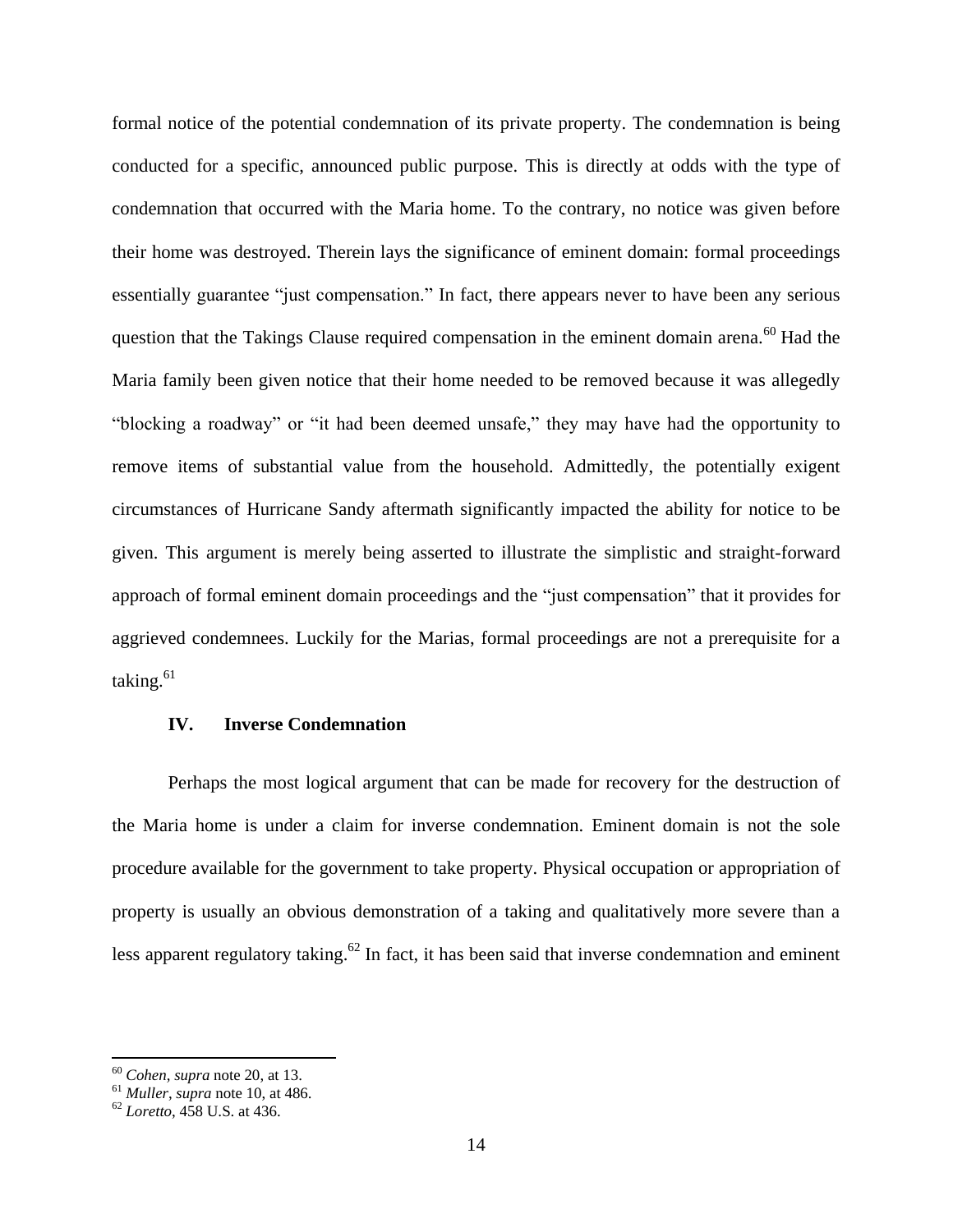domain suits are "opposite sides of the same legal coin."<sup>63</sup> An inverse condemnation proceeding is one through which a land-owner seeks compensation for a *de facto* taking of their property.<sup>64</sup> It is a shorthand description of the manner in which a landowner recovers just compensation for a taking of his property when condemnation proceedings have not been instituted.<sup>65</sup> There are three different types of inverse condemnation proceedings. The first type is when a condemnor physically invades or trespasses on private property without bringing condemnation proceedings, and the property owner is forced to bring the condemnation action.<sup>66</sup> The second type happens when the landowner's land has been taken and that action is brought to recover damages to the land not taken that the property owner alleges to have not been compensated for in the original, formal eminent domain proceedings. $67$  The third type occurs when no land has been formally and physically taken by the condemning authority, but the property owner alleges that he has suffered compensable damages resulting from the taking of certain of the bundle of property rights comprising his ownership.<sup>68</sup> Clearly, the first type is directly applicable to the case at bar and requires an in-depth discussion into establishing a claim.

The history of inverse condemnation proceedings is extensive. To sustain a claim of inverse condemnation, plaintiff is required to show that the governmental agency failed to pay compensation for an "otherwise proper interference amounting to a taking." <sup>69</sup> An unconstitutional taking occurs not only when the state actually physically occupies private property for public use, but also when the government's excessive use of police powers results in

 $\overline{a}$ 

<sup>63</sup> Rieder v. State, 535 A.2d 512, 515 (1987).

<sup>64</sup> Pinkowski v. Alfred J. Clark, Inc., 691 A.2d 837, 846 (1997).

<sup>65</sup> Tempesta v. City of Jersey City, 2006 N.J. Super. Unpub. LEXIS 1633, 11 (2006) (quoting *Rieder*, 535 A.2d 512).

<sup>66</sup> *Nelson*, *supra* note 52, at 2317.

 $^{67}$  *Id.* 

<sup>68</sup> *Id.*

<sup>69</sup> Pheasant Bridge Corp. v. Twp. of Warren, 777 A.2d 334, 344 (2002).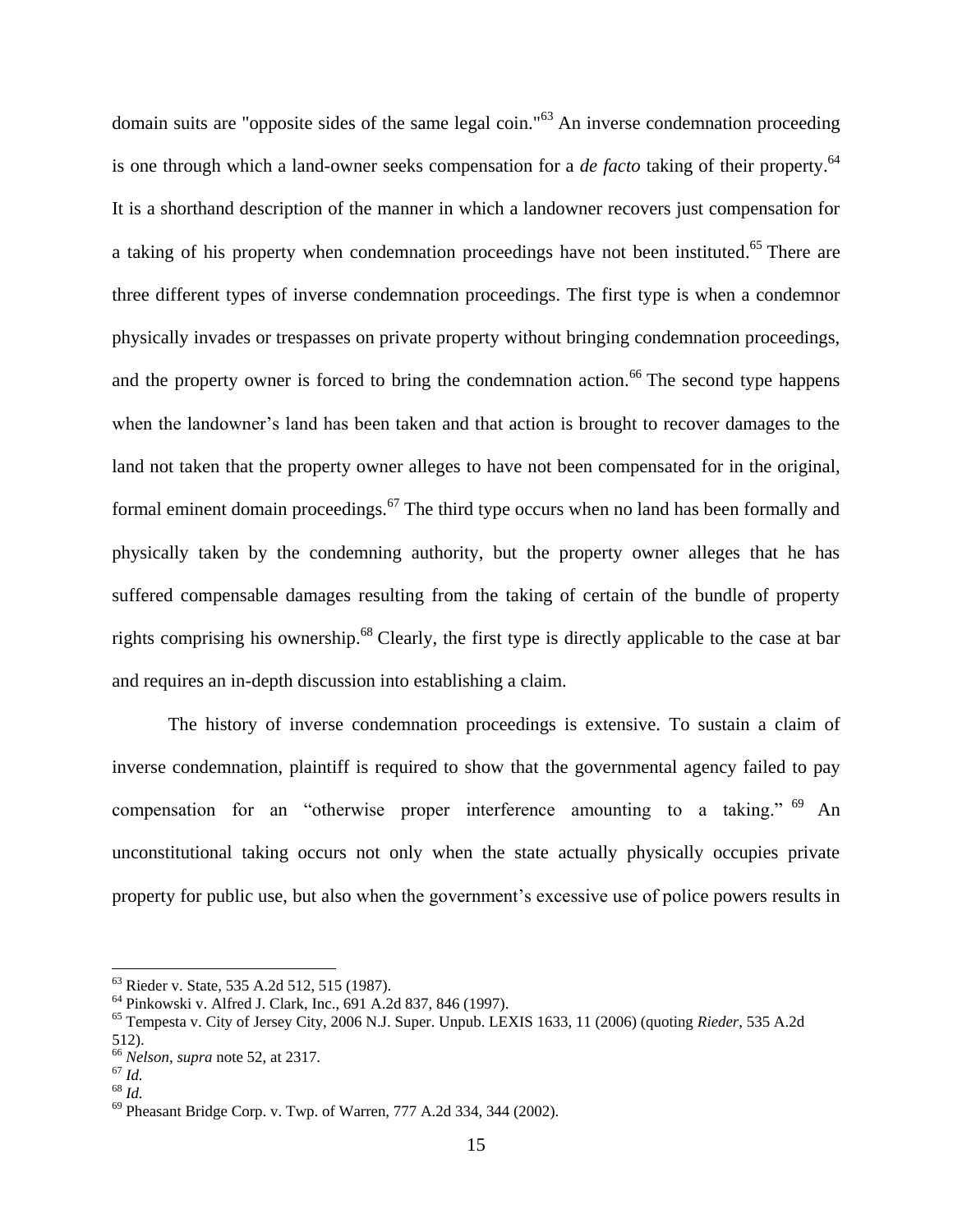a denial of all economically beneficial use of the property.<sup>70</sup> Unfortunately, New Jersey's Constitution places a significant burden on an aggrieved landowner whose property has been inversely condemned. Specifically, it bars a property owner from making any claim to a right to inverse condemnation unless deprived of "all or substantially all of the beneficial use" of the totality of his property as the result of excessive police power regulation."<sup>71</sup> This requirement is at odds with more than twenty other state constitutions, which state that a property shall not be "taken or *damaged*" without just compensation.<sup>72</sup> This "damage" provision that other states recognize, afford a level of recovery for takings that do not amount to restricting all or substantially all of the beneficial use of the individuals private property.

Despite the frustrating discrepancy between state laws, specifically in this instance where New Jersey's standard places a substantial burden on the Maria family, there is an elemental approach to seeking recovery. The basic elements of an action for inverse condemnation are (1) a taking; (2) of private property; (3) for public use<sup>73</sup>; (4) without just compensation being paid; and (5) by a governmental entity that has not instituted formal proceedings.<sup>74</sup> Facially, it appears the destruction of the Maria home is the poster-case for an inverse condemnation claim. Even

<sup>70</sup> *Tempesta*, 2006 N.J. Super. Unpub. at 11

<sup>71</sup> Pinkowski v. Alfred J. Clark, Inc., 691 A.2d 837, 846 (1997).

<sup>72</sup> *See* generally Schnack v. State, 389 A.2d 1006, 1010 (1978). For example, the California Constitution, *Cal. Const.*, art. I, § 14, contains this "damage" provision.

 $73$  It's important to note that this paper will not focus on whether the destruction of the Maria home was for a "public use." For sake of argument, this paper will assume that the destruction was for a public use. The purported public uses by the NJDOT were to (1) clear the roadway in the aftermath of Hurricane Sandy; and (2) the condition was unsafe, thus protecting the health and safety of the public. While this concession may facially appear to defeat an inverse condemnation claim, prospectively conceding that there was an emergent circumstance, I argue it does not. I assert that the argument can still be made that the emergent circumstance timetable had elapsed and therefore the necessity exception would not apply, leaving open a claim for inverse condemnation.

<sup>74</sup> Marci A. Reddick, *SURVEY: XVII. PROPERTY LAW: Recent Developments in Real Property Law*: *October 1, 2009 – September 30, 2010*, 44 IND. L. REV. 1429 (2011). (citing Murray v. City of Lawrenceburg, 925 N.E.2d 728 (2010). In *Murray*, the first element was "a taking or *damaging*" as it was a state that recognizes damage alone as a measure of recovery.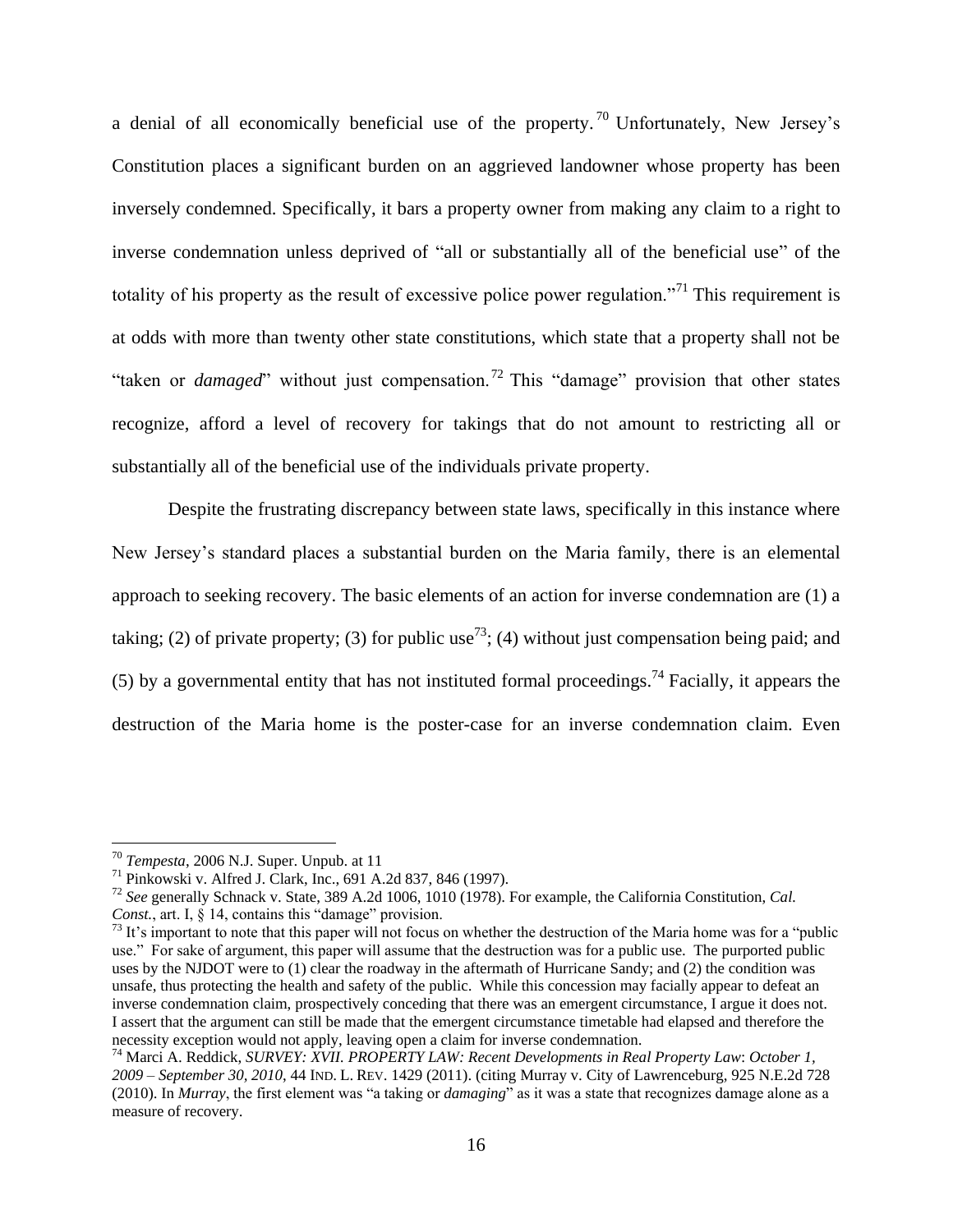cognizant that "virtual destruction of property is a necessary prerequisite to compensation,"<sup>75</sup> the Marias situation still appears to be recoverable in an inverse condemnation proceeding. In applying factual scenarios to the inverse condemnation elements, three balancing factors have typically been considered: (1) the intensity of governmental regulation; (2) the nature and extent of the impairment upon the landowners' beneficial use of the property; and (3) the time period within which the owner is so deprived.<sup>76</sup> The courts recognize that the doctrine of inverse condemnation has a somewhat inconsistent history.<sup>77</sup> In fact, inverse condemnation represents no more than a value judgment upon a factual complex rather than an evident application of a precise rule of law.<sup>78</sup> Therein lays the problem. While the destruction of the Maria home facially appears to be a slam dunk method of recovery, the ambiguous approach to Takings Clause adjudication opens the door to the possibility of costly proceedings with no recovery at all.

The NJDOT will likely argue that the destruction of the Maria home does not amount to the loss of "all or substantially all beneficial" use of property within the framework of New Jersey's inverse condemnation proceedings. While it is true that the Marias have not lost the ability to use their property in a general sense, I can think of nothing more destructive to property use than the demolition of a home with no compensation afforded. Of course, these arguments raise an underlying denominator issue; that is, what amounts to the "whole" property? Is the plot of land and everything that lays on top of it the "whole" property? Or is the home its own distinct piece of property, separate from the actual plot of land? While this denominator issue is the not subject of this paper, it certainly demonstrates how complex and unreliable the determinative issues of compensation are. Under the first example, the Maria home would be considered a part

 $\overline{a}$ 

<sup>75</sup> *See* generally *Schnack*, 389 A.2d 1006 at 1010 (citing Morristown Bd. of Ed. v. Palmer, 88 N.J. Super. 378 (App. Div. 1965).

<sup>76</sup> Rieder v. State, 535 A.2d 512, 514 (1987).

<sup>77</sup> *Id.*

<sup>78</sup> *Id.*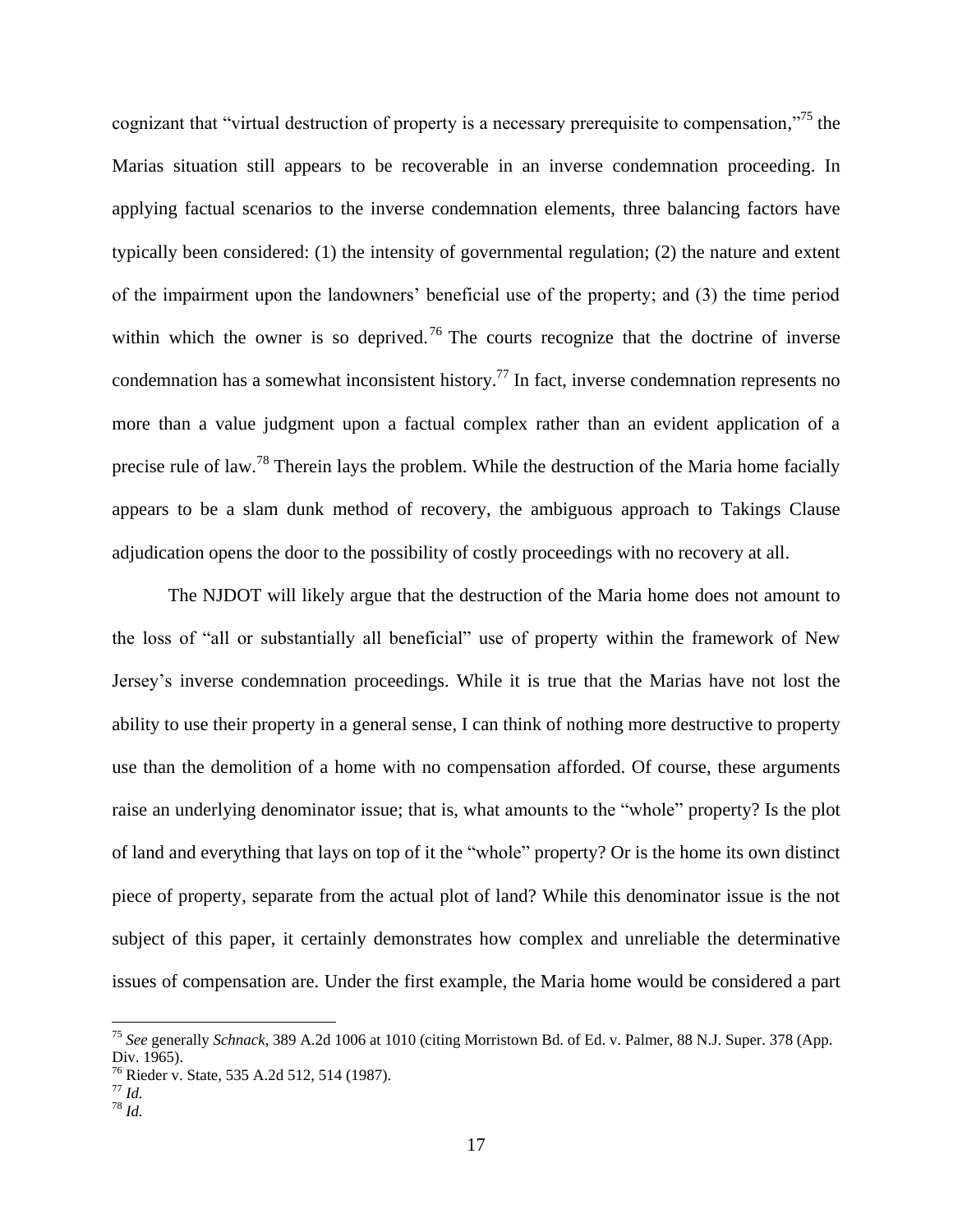of the property as a whole. Thus, when the home was destroyed, the argument can be made that the Marias were not deprived of all or substantially all beneficial use of the property because the plot of land was still in their possession, affording them the ability to rebuild or sell the entire piece. However, in the second example, the Marias would likely be able to establish an inverse condemnation claim as they have been deprived of all beneficial use of the property; in this case, the home itself "whole" piece of property, separate from than that of the plot of land. Given the inconsistent nature of inverse condemnation adjudication, it is simply too difficult to predict the outcome of the Marias claim under this cause of action.

The fact remains that the Marias largest hurdle is the doctrine of governmental action in times of necessity. This entire narrative on inverse condemnation is moot if it is deemed that the actions taken by the NJDOT were done in the wake of an emergency circumstance, the immediate disaster relief efforts of Hurricane Sandy. The necessity exception will trump an inverse condemnation claim and leave the Marias with little hope of recovery. As such, an extensive look at the public necessity doctrine is essential in order to inform the reader of the alarmingly broad latitude afforded to public entities in times of crises and the resulting absence of compensation for the aggrieved private individual.

# **V. Necessity Exception**

This section will discuss the historical doctrine of necessity and the destructive actions against individual property it allows public entities to undertake. The doctrine emerged at common law, where everyone had the right to destroy real and personal property in cases of actual necessity.<sup>79</sup> The exception arises in emergent circumstances. The action consists of

<sup>79</sup> *Cohen*, *supra* note 20, at 17.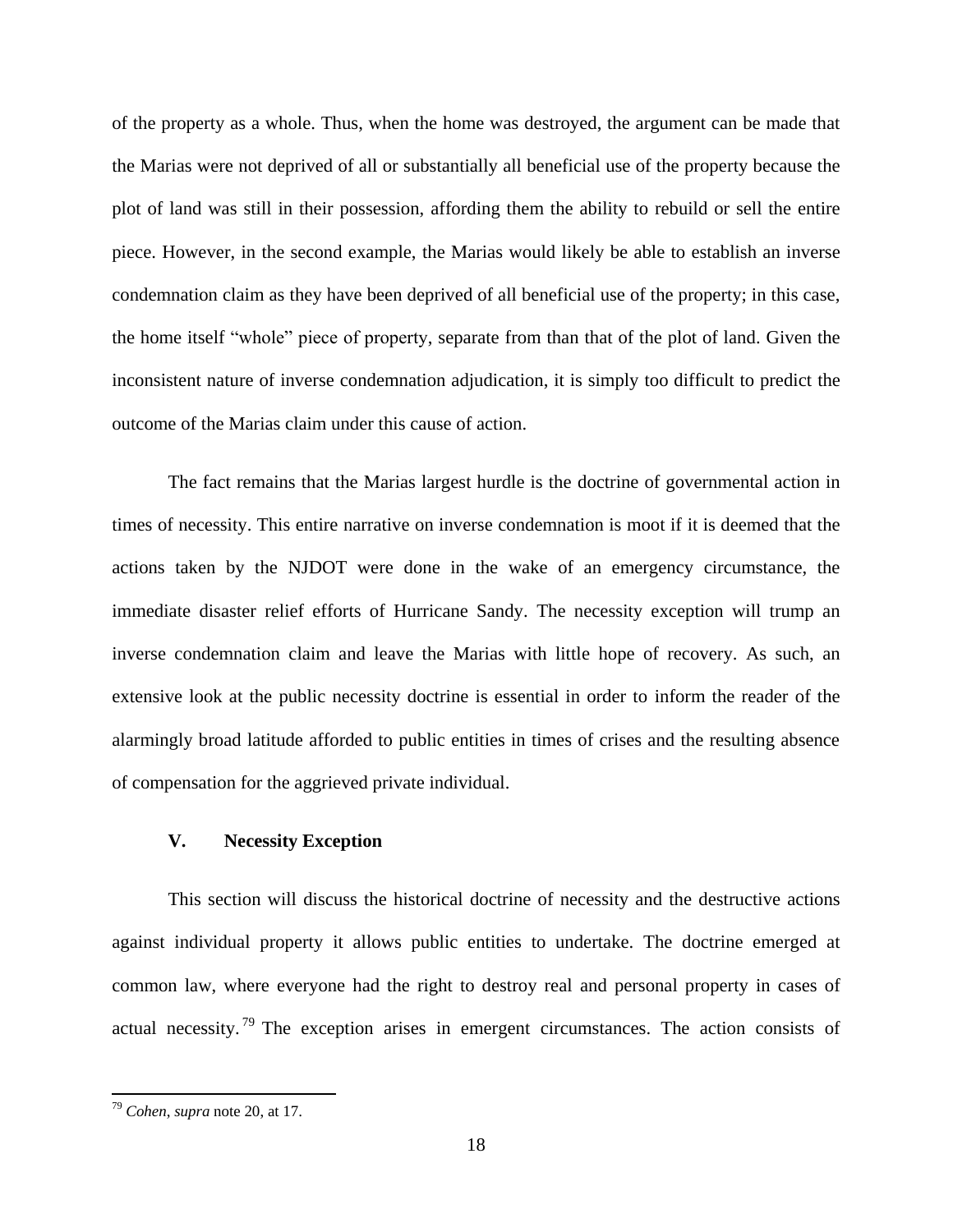destroying or appropriating another's property.<sup>80</sup> Public necessity contemplates a situation where there is an imminent public calamity, and in order to avert this danger it is necessary to destroy or damage property.<sup>81</sup> The principle behind public necessity is that the law regards the welfare of the public as superior to the interests of individuals and, when there is a conflict between them, the latter must give way.<sup>82</sup> *The Restatement (Second) of Torts* endorses the necessity exception, stating: "One is privileged to enter land in the possession of another if it is, or if the actor reasonably believes it to be, necessary for the purpose of averting an imminent public disaster."<sup>83</sup> This privilege is to protect the public from "an impending public disaster such as a conflagration, flood, earthquake, or pestilence."<sup>84</sup>

While the privilege applies to private individuals as well, this paper is only concerned with its application to public entities and officials. A major issue associated with public necessity is whether compensation is owed to the aggrieved party whose property is damaged, appropriated or destroyed.<sup>85</sup> While the question of compensation is complex, the majority view is that there is no duty to pay compensation to the owner of any property when the action is taken based on a public necessity.<sup>86</sup> Essentially, the theme of the necessity exception is that public authorities owe no compensation when they destroy property to protect the general welfare in times of emergency.  $87$  Public necessity is one that involves the public interest and thus completely excuses the defendant's liability.<sup>88</sup>

<sup>80</sup> *Id.*

<sup>81</sup> Cohan, *Private and Public Necessity and the Violation of Property Rights*, 83 N. DAK. L. REV. 651 , 690 (2007)*.* <sup>82</sup> *Id.*

<sup>83</sup> *Id.* (quoting *Restatement (Second) of Torts* §196).

<sup>84</sup> *Cohan, supra* note 81, at 690.

<sup>85</sup> *Id* at 655.

<sup>86</sup> *Id* at 691.

<sup>87</sup> *Cohen*, *supra* note 20, at 17.

<sup>88</sup> *Muller*, *supra* note 10, at 487.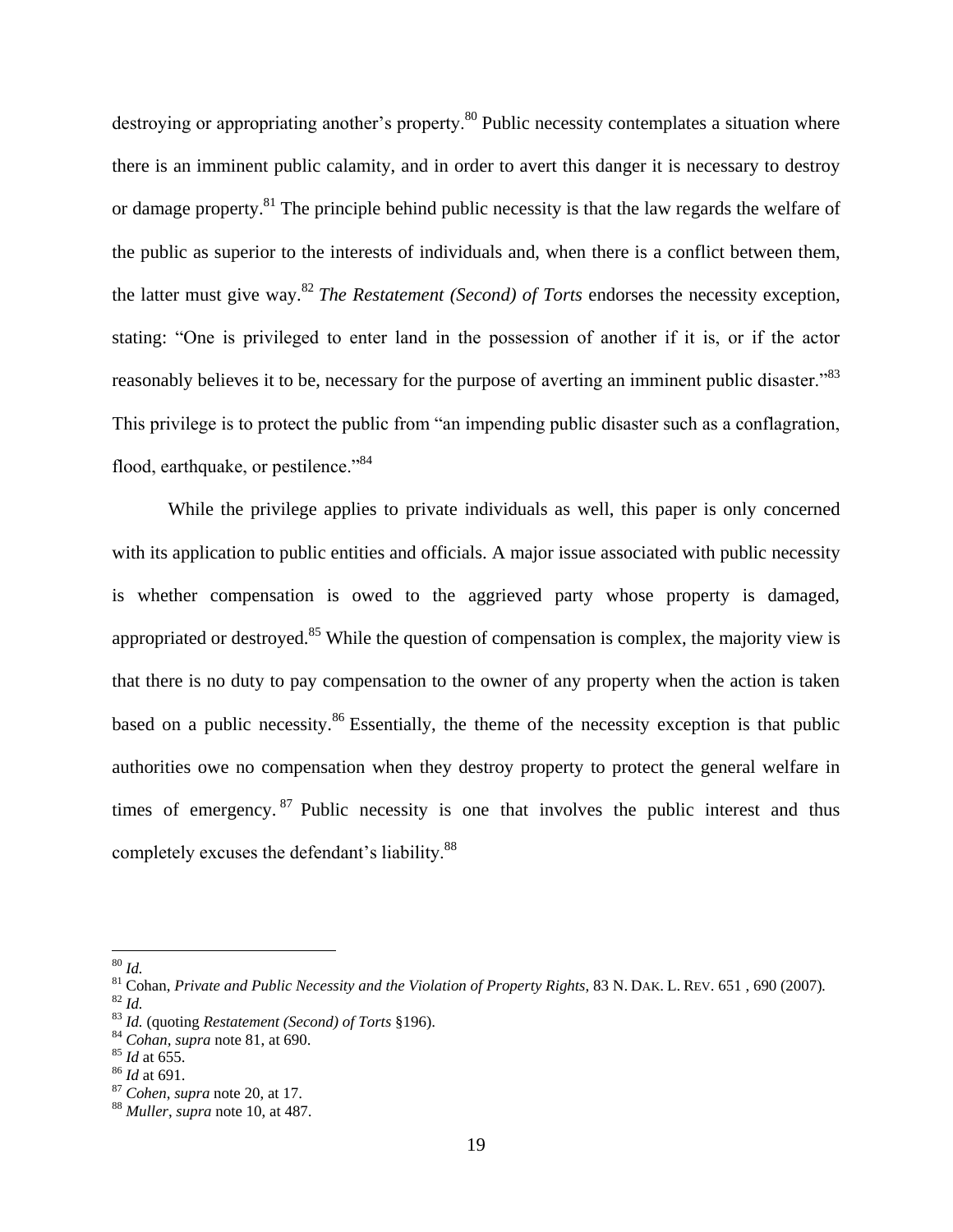Centuries-old case law has assisted in the formation of the exception. The first prominent American case to address the privilege of necessity was *Sparhawk*, a 1788 Supreme Court case decided well before the idea of compensation for destruction had swept many constitutions.<sup>89</sup> In that case, 227 barrels of flour had been moved by the government to a depot in anticipation of the invasion of British troops.<sup>90</sup> While the facts did not ostensibly implicate the privilege of public necessity, the court held that ". . . it is better to suffer a private mischief than a public inconvenience; and the rights of necessity, form a part of our law.<sup>91</sup> Sparhawk brought the privilege of public necessity into the American legal corpus.

The Court has been presented with the issue on numerous occasions over the course of the last two centuries, and with each holding the public necessity doctrine has become more pronounced and firm. In *Miller v. Shoene,* the Supreme Court made pronouncements about property destruction. The Court held that a Virginia law, allowing officials to order the destruction of ornamental cedar trees that were infected with cedar rust in order to preserve nearby apple orchards, did not effect a "taking" of the cedar tree owners' property.<sup>92</sup> The Court stated that when a state is forced to make a choice between the preservation of one kind of property and another, it does not act unconstitutionally in doing so.<sup>93</sup> Moreover, the Court noted, preferring the public interest "over the property interest of the individual, to the extent even of its destruction, is one of the distinguishing characteristics of every exercise of the police power which affects property.<sup>94</sup>

<sup>89</sup> *Id* at 491.

<sup>90</sup> *Id.*

<sup>91</sup> *Id* (citing *Respublica v. Sparhawk*, 1 U.S. 357 (1778)).

<sup>92</sup> *Cohen*, *supra* note 20, at 18 (citing *Miller v.v Schoene*, 276 U.S. 272 (1928)).

<sup>93</sup> *Id.*

<sup>94</sup> *Id.*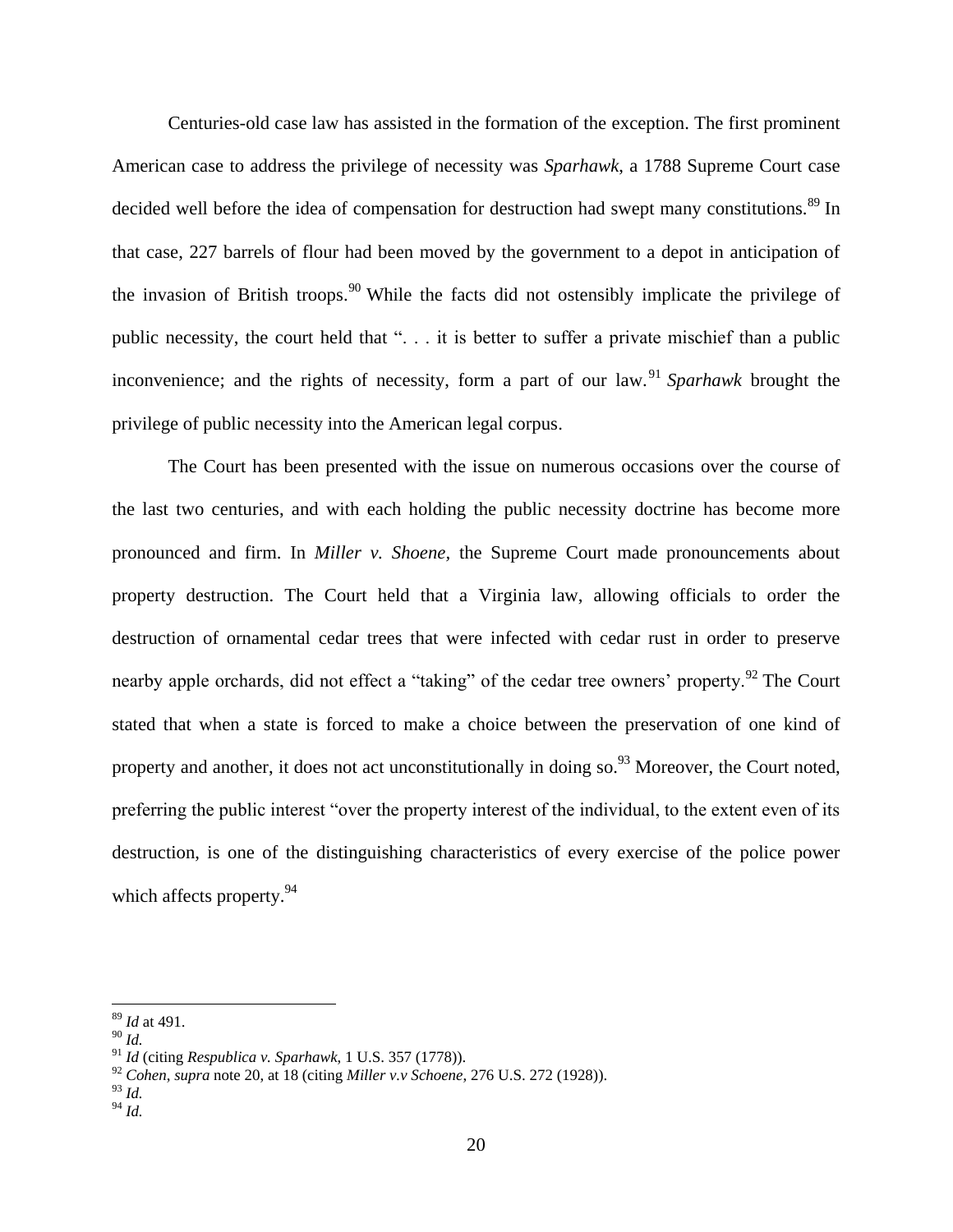The last and perhaps most significant case to question necessity destruction takings was *Bowditch*, in which the Supreme Court upheld the privilege.<sup>95</sup> In *Bowditch*, the aggrieved individual lost his building when firemen successfully exploded it to prevent the approaching fire from spreading, and he sought recovery for the destroyed goods that he could have removed from the building before the fire reached it.<sup>96</sup> The United States Supreme Court, for the first time, clearly enunciated the doctrine of necessity, reasoning that, "At the common law everyone had the right to destroy real and personal property, in cases of actual necessity, to prevent the spreading of a fire, and there was no responsibility on the part of such destroyer, and no remedy for the owner."<sup>97</sup> The Court denied Bowditch compensation for a destruction that had benefited the community, and the Fifth Amendment would be forever interpreted through this holding.<sup>98</sup>

While it's apparent that the general rule is that no compensation is owed, there are a number of exceptions.<sup>99</sup> In situations of public necessity where there is no legal obligation to pay compensation for the destruction of property, there is an exception if the entry and the action taken were unreasonable under the circumstances.<sup>100</sup> The exception also applies if the actor failed to use reasonable care to avoid doing unnecessary harm to persons or things, "although the exigencies of the occasion must be taken into account in judging his conduct."<sup>101</sup> There is, of course, a limitation to this exception. If the property would have been destroyed in any event, the plaintiff is not entitled to compensation.<sup>102</sup> This limitation brings to light a critical question: if

 $\overline{a}$ 

<sup>98</sup> *Id.* In *Bowditch*, the Court was interpreting state law and not the federal Constitution, but the Court's articulation of this doctrine would implicate future necessity jurisprudence that did not relate to the Fifth Amendment. *Id.*  <sup>99</sup> *Cohan*, *supra* note 81, at 656. For purposes of this paper, the only exception that will be discussed is the exception that applies if the entry and the action taken were unreasonable under the circumstances. While there are other exceptions, they don't directly apply to the factual scenario at bar and, as such, do not warrant discussion. <sup>100</sup> *Cohan*, *supra* note 81, at 693.

<sup>95</sup> *Muller*, *supra* note 10, at 495.

<sup>96</sup> *Id.*

<sup>97</sup> *Id.*

<sup>101</sup> *Id.*

<sup>102</sup> *Id* at 722.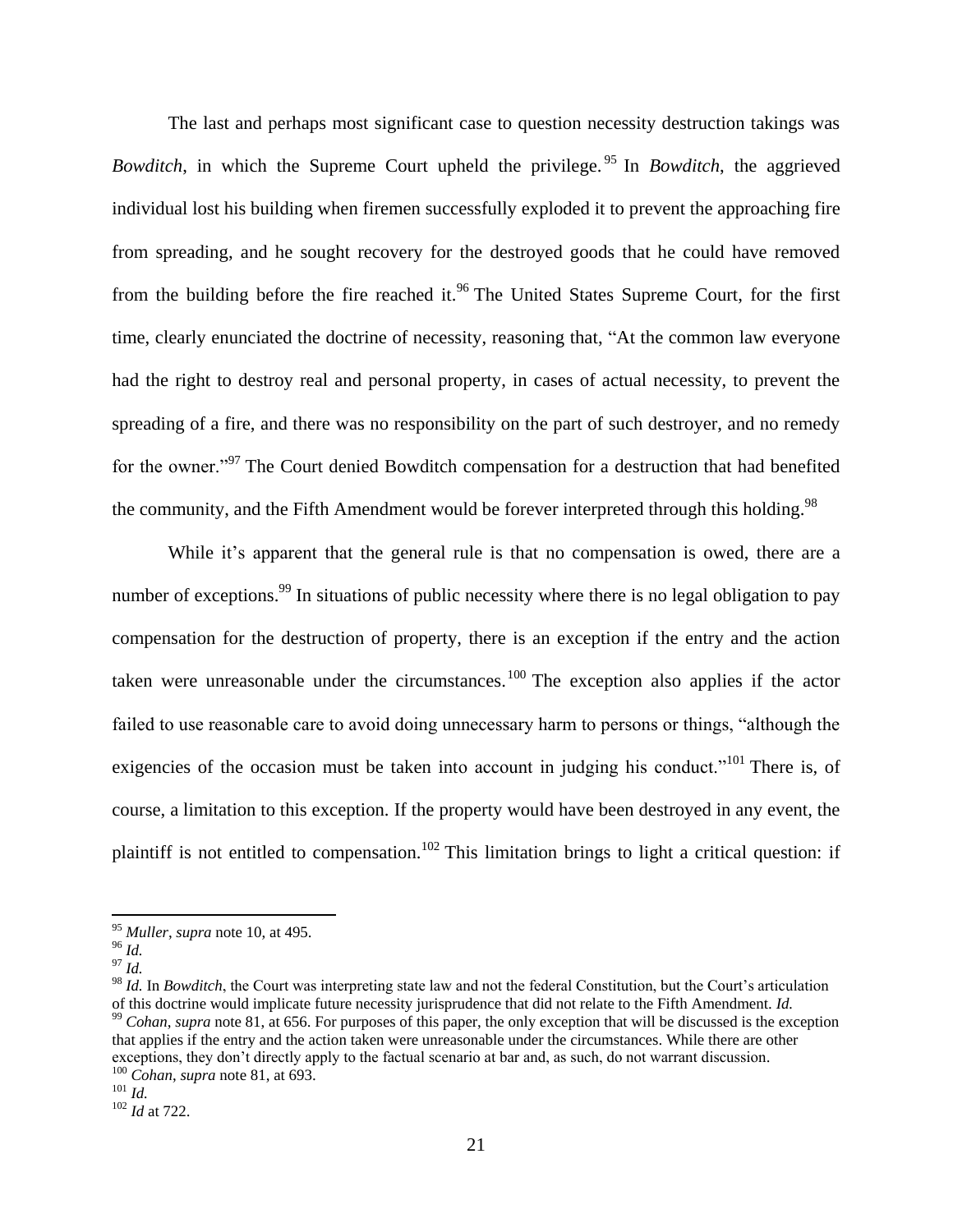notice had been given to the plaintiff, could they have salvaged valuables from the destroyed structure, and if so, should compensation be provided for those lost valuables?

There can be no question of the right of the state, or of its right to delegate the power to a municipality, to exercise its police power to take or destroy private property in a summary manner when necessary for the safety of the public.<sup>103</sup> But the necessity for such action must be caused by an emergency which requires prompt action for public protection.<sup>104</sup> While the question of whether notice should have been provided to the Marias is one of sufficient significance to warrant its own article, this paper will only discuss the general arguments for each side and attempt to answer the broader question: was the destruction of the Maria home a valid exercise of the public necessity doctrine?

As mentioned in the introduction, the Marias insurance company is asserting an intervening cause argument; that but for the intervening destructive action by the NJDOT the Marias would have had the opportunity to recover their valuables. There is no doubt that the storm was the cause of the home dislodging and relocating near the street. What will be contested, however, is whether it was necessary to destroy the home without first allowing the Marias to remove their property located inside the home.

All of the examples presented above involve situations where the danger is imminent. Unique to the situation at bar, the danger had subsided, with the destruction of the home taking place after the storm had passed. The Marias argument will follow that line of reasoning. Specifically, the Marias will argue that Hurricane Sandy ended, leaving their home relocated, but intact and within its property lines. All dangers had subsided or, at least, the dangers that the structure posed were no longer imminent. Without the emergent nature of the danger posed by

 $\overline{a}$ 

<sup>&</sup>lt;sup>103</sup> Vanderhoven v. City of Rahway, 1 A.2d 303, 304 (1938).

<sup>104</sup> *Id.*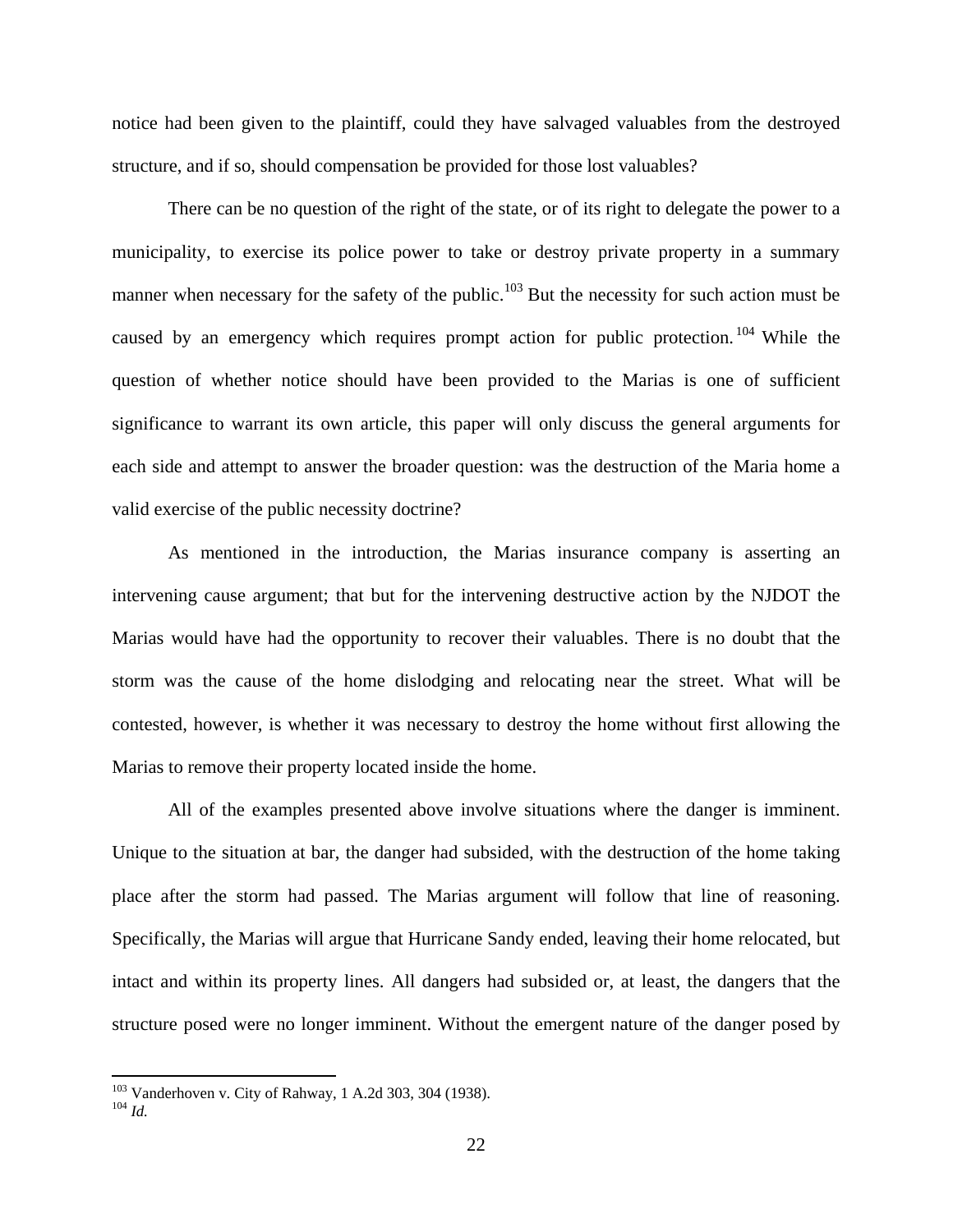the home, the Marias will argue that they should have been afforded the opportunity to retrieve any valuables salvageable from inside the home. By destroying their home, the Marias will contend that even though the destruction of their home may have been necessary, the destruction was untimely and improper given the circumstances. Following this interpretation of the facts, the Marias will argue that the public necessity doctrine doesn't apply, and therefore the destruction of their home amounted to a taking, warranting just compensation.

In countering, The NJDOT will certainly argue the presence of an emergency. Hurricane Sandy was one of the most impactful storms to hit the New Jersey Shoreline in a generation. While the statement issued by the NJDOT labeled the Maria home as one posing a "dangerous condition," that discussion is better suited for the section that follows, which addresses the discretionary function of public entities. For purposes of this paragraph, I will assume the NJDOT's argument will be premised on the "dangerous condition" being imminent. In the wake of the storm power lines were down, gas lines were leaking and sand had flooded the streets of Ortley Beach. In order to restore the most basic utilities to the area, the NJDOT was forced to clear the streets of debris. The NJDOT will likely contend that the Maria home, resting against a telephone pole, created an imminent danger, and the destruction of same was further necessitated by the immediate relief efforts required to stabilize the area.

Even assuming the Marias can establish that the entry and destruction were unreasonable given the circumstances, it merely creates the possibility that they can defeat the NJDOT's public necessity defense rather than form a guaranteed, recoverable cause of action. To the contrary, the NJDOT will assert that even if its actions were not warranted under the public necessity doctrine, the broad latitude in decision making afforded under the discretionary function for public entities applies. As will be discussed in the section that follows, public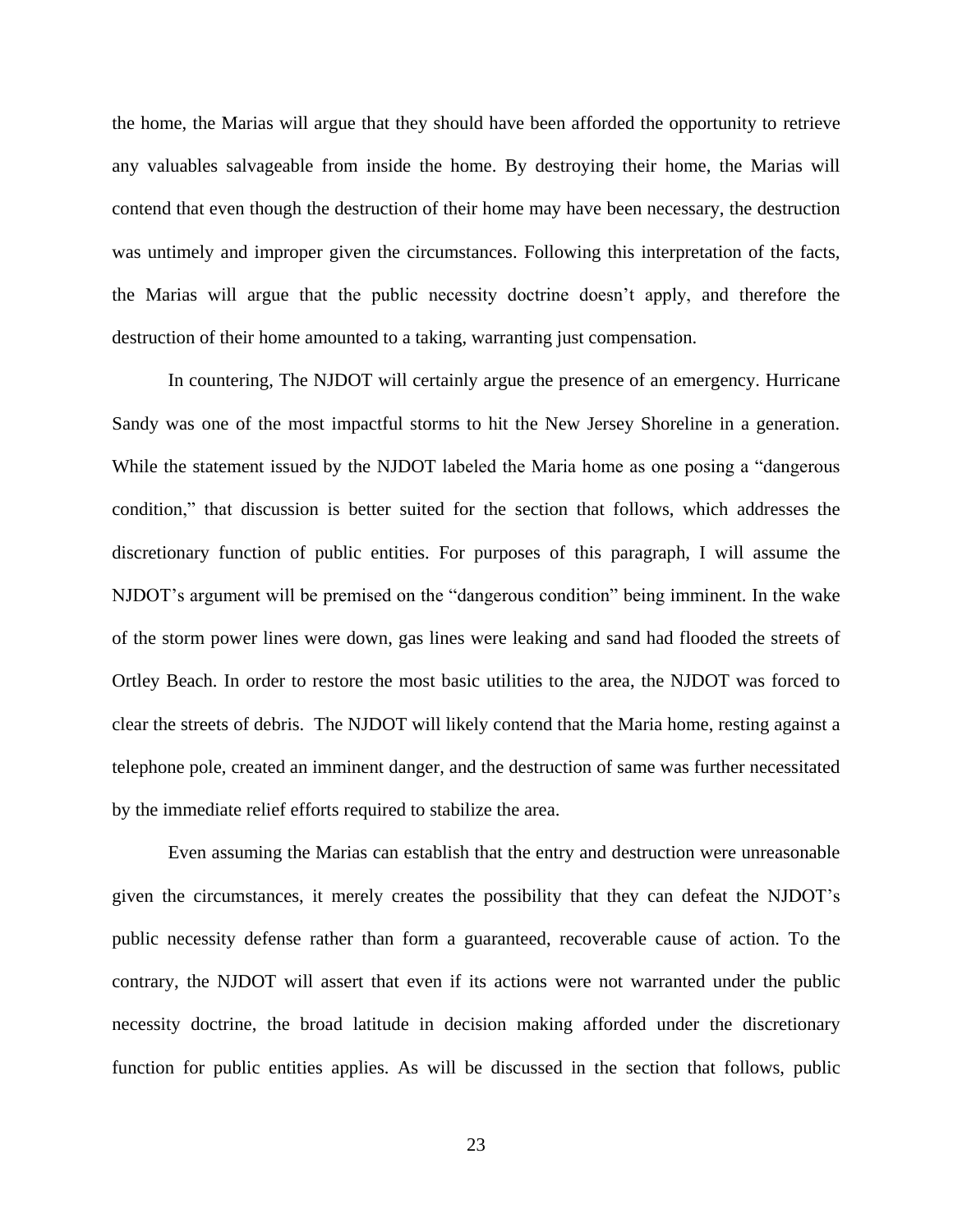entities are granted significant leeway for decisions deemed to be "discretionary" in nature.

# **VI. Discretionary Function**

Under the New Jersey Tort Claims Act (NJTCA), a public entity is liable for injury proximately caused by an act or omission of a public employee within the scope of his employment in the same manner and to the same extent as a private individual under like circumstances.<sup>105</sup> However, a public entity is not liable for an injury resulting from the exercise of judgment or discretion vested in the entity.<sup>106</sup> The guiding principal of the NJTCA is that immunity from tort liability is the general rule and liability is the exception.<sup>107</sup> The NJDOT is a public entity within the framework of the NJTCA. As such, it is afforded broad discretion in its daily decision making.

As mentioned earlier, the NJDOT issued a statement that the Maria home was deemed a "dangerous condition" and the NJDOT crews "did not take down any structure unless it was deemed to be unsafe." Clearly, the statement is molded to protect the NJDOT, deeming the destruction of the Maria home as a discretionary activity. The NJTCA defines a "dangerous condition" as a "condition of property that creates a risk of injury when such property is used with due care in a manner in which it is reasonably foreseeable that it will be used."<sup>108</sup>

Before discussing the applicability of the discretionary function to the Maria case, it is appropriate to briefly discuss the proffered policy rationales in support of the broad latitude afforded to public entities. When faced with the issue of discretionary activities, the Supreme Court noted early on that "Congress exercised care to protect the Government from claims,

<sup>105</sup> *N.J.S.A.* §59:2-2(a).

<sup>106</sup> *N.J.S.A.* §59:2-3(a).

<sup>107</sup> Coyne v. New Jersey Dept. of Trans*.*, 867 A.2d 1159, 1160 (2005).

<sup>108</sup> *N.J.S.A.* §59:4-1(a).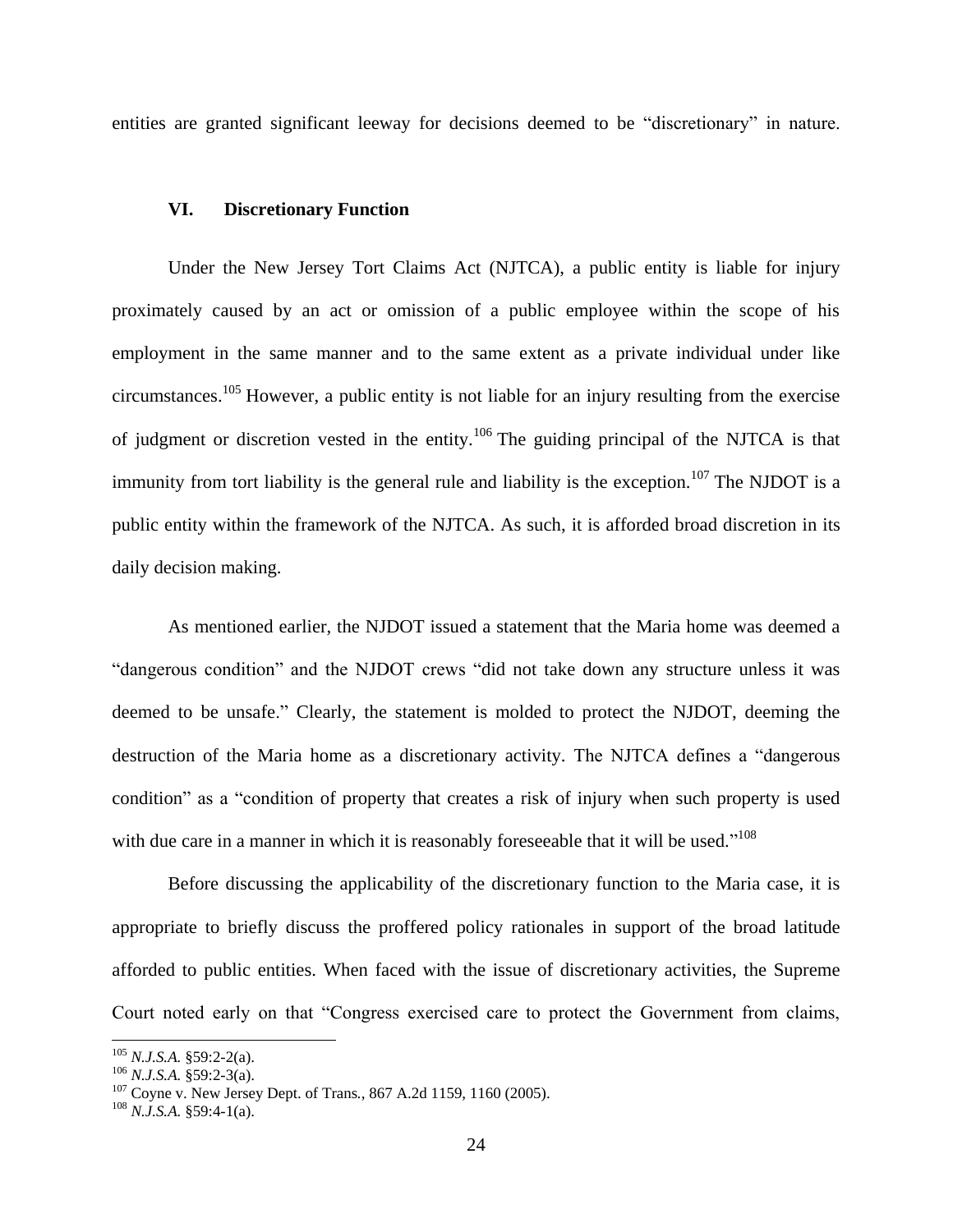however negligently caused, that affected the governmental functions."<sup>109</sup> The discretionary function exception served to remove such claims from the purview of Congress's general consent to suits sounding in tort, leaving them barred under the default rule of sovereign immunity. <sup>110</sup> Additionally, sovereign immunity and, in particular, the Tort Claim Act's discretionary function exception have sometimes been defended on the ground that they protect government coffers and thereby help to preserve resources for public purposes.<sup>111</sup> Lastly, the discretionary immunity function has been defended as serving to maintain a proper balance among the branches of the government.<sup>112</sup> By denying courts the jurisdiction to entertain tort claims arising from government employees' policy-based decisions, the NJTCA discretionary function exception reflects a proper commitment to a majoritarian rule and protects a sphere of legislative and executive policymaking from judicial intervention.<sup>113</sup>

While announced in relation to a governmental action on a federal level, the Supreme Court has adopted a two-prong test in determining when the discretionary function exception applies. First, a court must consider if the governmental action in question involved an element of judgment or choice on the part of a government actor.<sup>114</sup> The exception cannot apply if a relevant statute, policy or regulation outlines a specific course of action for the actor to follow.<sup>115</sup> Second, if the challenged conduct does involve an element of judgment, that judgment must be

<sup>109</sup> Jonathan R. Bruno, *IMMUNITY FOR "DISCRETIONARY" FUNCTIONS: A PROPOSAL TO AMEND THE FEDERAL TORT CLAIMS ACT*, 49 HARV. J. ON LEGIS. 411, 421 (2012). While this article discusses the Federal Tort Claims Act, the development of the discretionary function on a federal level has undoubtedly accounted for the evolution of the function on state and municipality levels.

<sup>110</sup> *Id.*

<sup>111</sup> *Id* at 434.

<sup>&</sup>lt;sup>112</sup> *See* generally *Id* at 435-36. The sentence discussed the balance of power implications on a federal level. <sup>113</sup> *Id.*

<sup>114</sup> Tarak Anada, *The Perfect Storm, an Imperfect Response, and a Sovereign Shield: Can Hurricane Katrina Victims Bring Negligence Claims Against the Government?*, 35 PEPP. L. REV. 279, 307 (2008). (quoting *Berkovitz ex rel. Berkovitz v. United States*, 486 U.S. 531 (1988)). The *Berkovitz* holding was based on actions taken by a federal entity. However, the announced test is applicable to claims made on a state level. <sup>115</sup> *Id* at 308.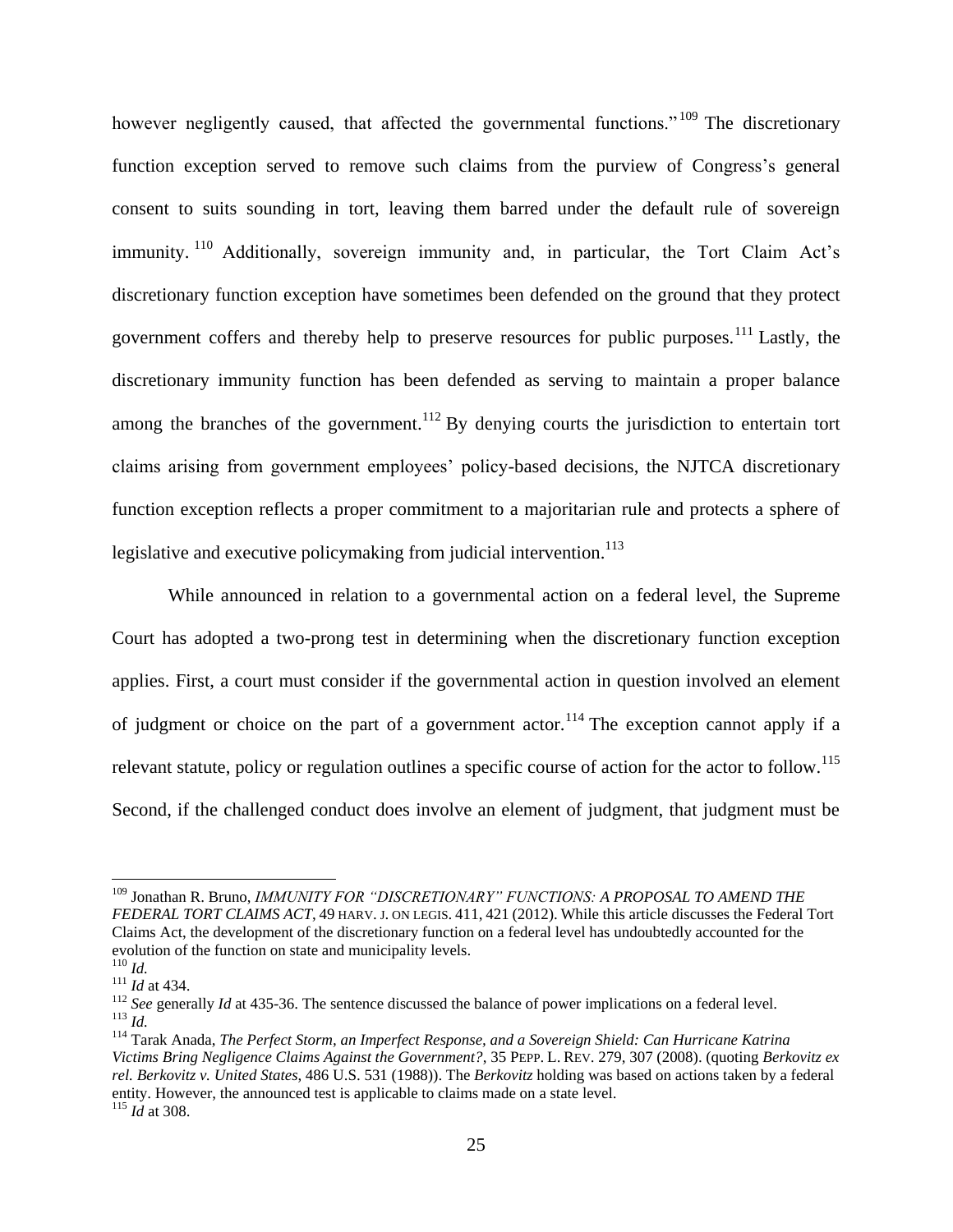the type the discretionary function exception was designed to shield.<sup>116</sup> In sum, the Court provided that immunity can only attach if (1) the government act was the result of a decision involving an element of judgment, and (2) the judgment was based on consideration of public policy.<sup>117</sup> If the government fails to act in accordance with a specific, mandatory directive, the discretionary function exception cannot apply. $118$ 

Even when the situation presents itself that a public entity is not immune under the discretionary function, a high burden is placed on a plaintiff to establish a recoverable claim. In New Jersey, courts must determine whether the entities actions were "palpably unreasonable."<sup>119</sup> "Palpably unreasonable" means more than ordinary negligence, imposing a steep burden on a plaintiff. The term implies behavior that is patently unacceptable under any given circumstances and it must be manifest and obvious that no prudent person would approve of its course of action or inaction.<sup>120</sup> Even if a plaintiff were to establish the prerequisites for negligence liability on a public entity, he could not prevail if the action the public entity took or failed to take was not palpably unreasonable.<sup>121</sup> This element, the action or inaction of the public entity, refers to the public entity's discretion in determining what action should or should not have been taken."<sup>122</sup>

The actions taken by the NJDOT in its removal of the Maria home are likely to be deemed a proper discretionary act. Perhaps in the ordinary course of daily activities the Marias would be able to establish a claim that the NJDOT's decision was palpably unreasonable. However, when the decision is coupled with extensive aftermath of Hurricane Sandy, the court

- <sup>120</sup> *Id* at 1166-67. (citing Kolitch v. Lindedahl, 100 497 A.2d 183 (1985).
- <sup>121</sup> *Id* at 1167. (citing Brown v. Brown, 432 A.2d 493 (1981).

 $\overline{a}$ <sup>116</sup> *Id.*

<sup>117</sup> *Id.*

<sup>118</sup> *Id.*

<sup>119</sup> Coyne v. New Jersey Dept. of Trans., 867 A.2d 1159, 1166 (2005). The factual scenario in *Coyne* is not relevant to the case at bar, as it involved actions on the actual roadway during the course of employment.

<sup>122</sup> *Id.*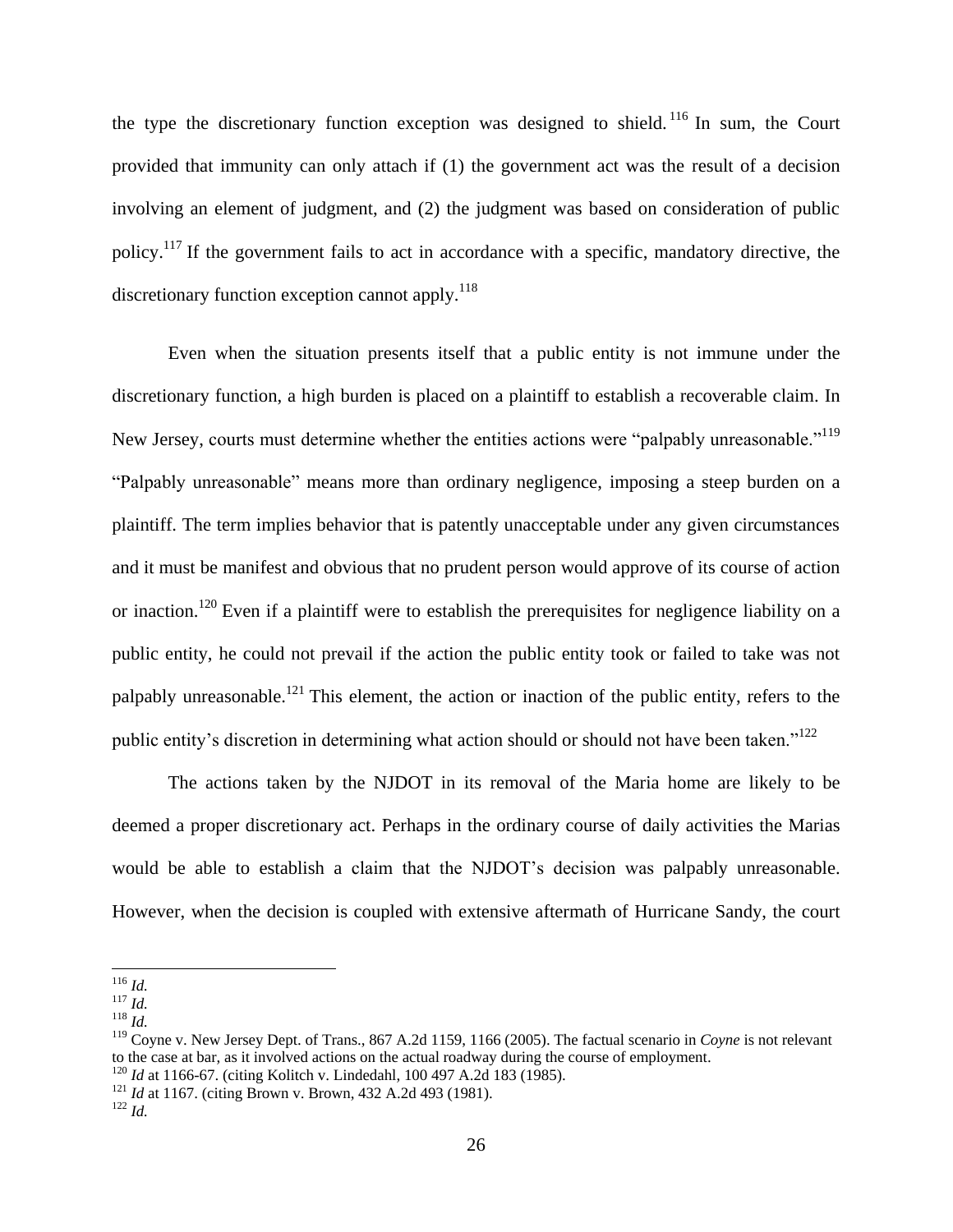will likely grant the NJDOT an even greater degree of latitude. There is little doubt that decision of whether or not to knock down the home fell within the purview of a discretionary decision; (1) it involved a level of judgment and (2) the removal of "dangerous conditions" was based on consideration of public policy. Incorporating all of the rules and decisions announced above, it seems highly unlikely that the destruction of the Maria home in the wake of Hurricane Sandy will be deemed an invalid discretionary activity. Even if the Marias can establish that the act did not fall within the scheme of discretionary activities, it is unlikely that a court will find that no prudent person, given the circumstances, would approve of the NJDOT's course of action.

As mentioned with regularity in this paper, the Marias should be afforded a method of recourse. The extreme latitude afforded to public entities has produced the emergence of arguments for a change in the way tort claims against public entities are dealt with. For instance, it has been argued that the discretionary function should be limited to cases in which a government agent, pursuant to his or her "discretionary authority," consciously weighs the risks and advantages of a possible course of conduct.<sup>123</sup> Noticeably, the exception unjustifiably prevents a set of potentially meritorious claimants from arguing their claims on the merits, and it does so without any offsetting gains, except perhaps saving some litigation costs.  $^{124}$ Furthermore, alternative models for approaching government liability have been discussed. Most notably, the idea of creating an administrative agency to adjudicate and compensate tort claims against the federal government has been proffered.<sup>125</sup> These arguments recognize the fact that aggrieved parties, such as the Marias, in situations where it is undeniably clear that compensation should be provided, that some method of reform or recourse should be provided. It is this

<sup>123</sup> *Bruno*, *supra* note 109, at 444.

<sup>124</sup> *Id*.

<sup>&</sup>lt;sup>125</sup> James R. Levine, *THE FEDERAL TORT CLAIMS ACT: A PROPOSAL FOR INSTITUTIONAL REFORM*, 100 COLUM. L. REV. 1538, 1554 (2000).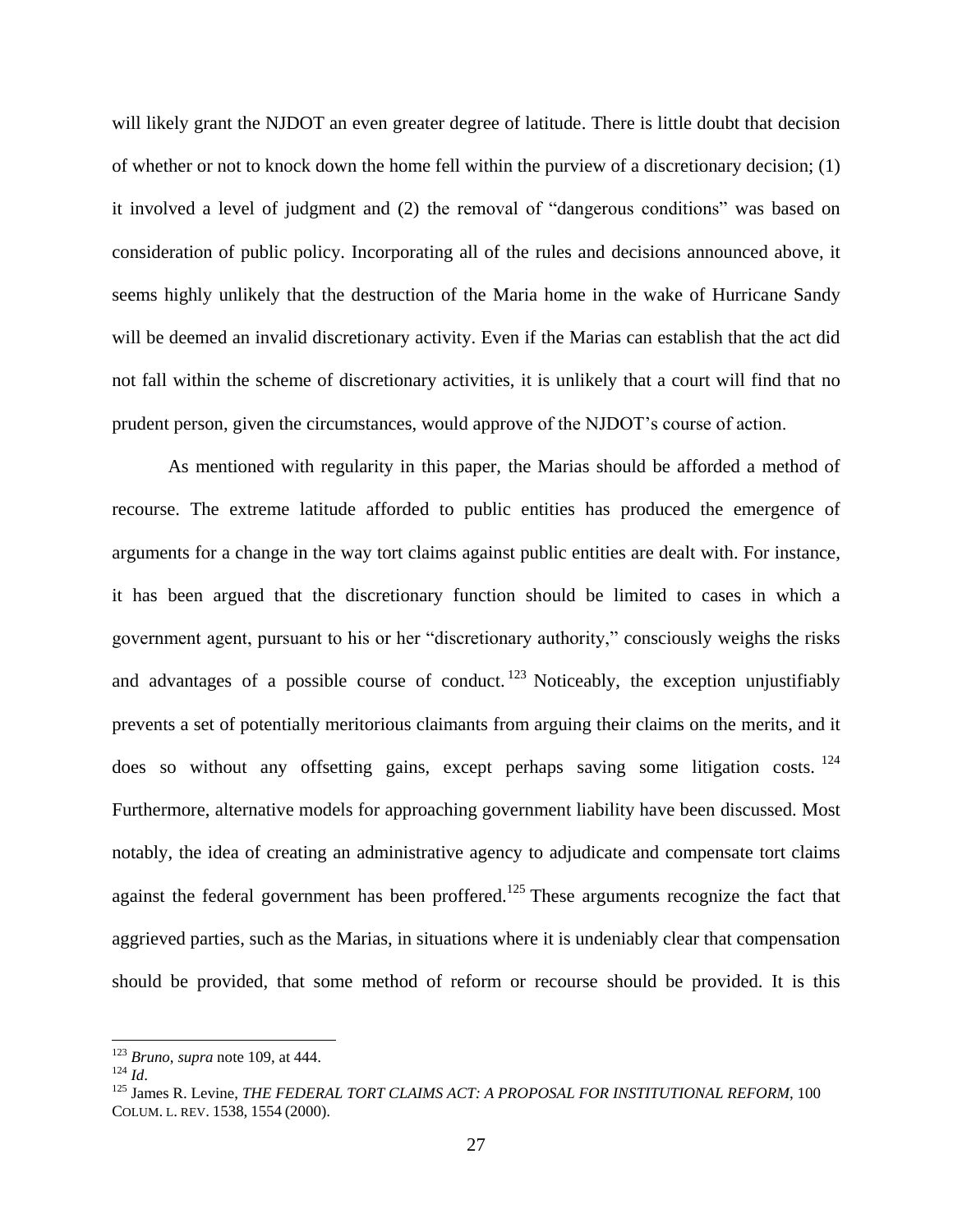realization that leads to this paper's primary argument that the state has a moral obligation to provide compensatory funding for those aggrieved by the destructive decisions made by public entities in the wake of natural disasters.

# **VII. The State Has a Moral Obligation to Provide Compensatory Funding**

The preceding paragraphs illustrate the prospective remedial options available to the Maria family. In addition to outlining the elements required to establish their claim, those sections made readily apparent one harsh truth: there is no certainty that the Maria family will be made whole for their significant loss. This disheartening reality provides a concerning comment on "just compensation" adjudication; whether it is through a claim for inverse condemnation, negligent destruction under the necessity doctrine or the abuse of a public entities discretionary function, the extraordinary latitude granted to governmental entities creates an unstable system of recovery for individuals whose property is destroyed by the government. These ambiguities were succinctly addressed by Carol Rose in her article *Crystals and Mud in Property Law.<sup>126</sup>* Creatively, Rose uses "crystals" to symbolize the legislature's attempt at composing property law with hard-edged rules.<sup>127</sup> Her paper is dedicated to discussing the blurring of clear and distinct property rules with the muddy doctrines of "maybe or maybe not," and about the reverse tendency to try to clear up the blur with new crystalline rules.<sup>128</sup> Rose recognizes that property law seems to substitute fuzzy, ambiguous rules of decision for what seem to be perfectly clear, open and shut demarcations of entitlements.<sup>129</sup> She refers to this occurrence as the substitution of "mud" rules for "crystal" ones.<sup>130</sup> This notion of "muddied" rule-making could not be more

 $\overline{a}$ 

<sup>126</sup> Carol M. Rose, *Crystals and Mud in Property Law*, 40 STAN. L. REV. 577 (1988).

<sup>127</sup> *See* generally *Id.*

 $^{128}$  *Id* at 581

<sup>129</sup> *Id* at 578

<sup>130</sup> *Id.*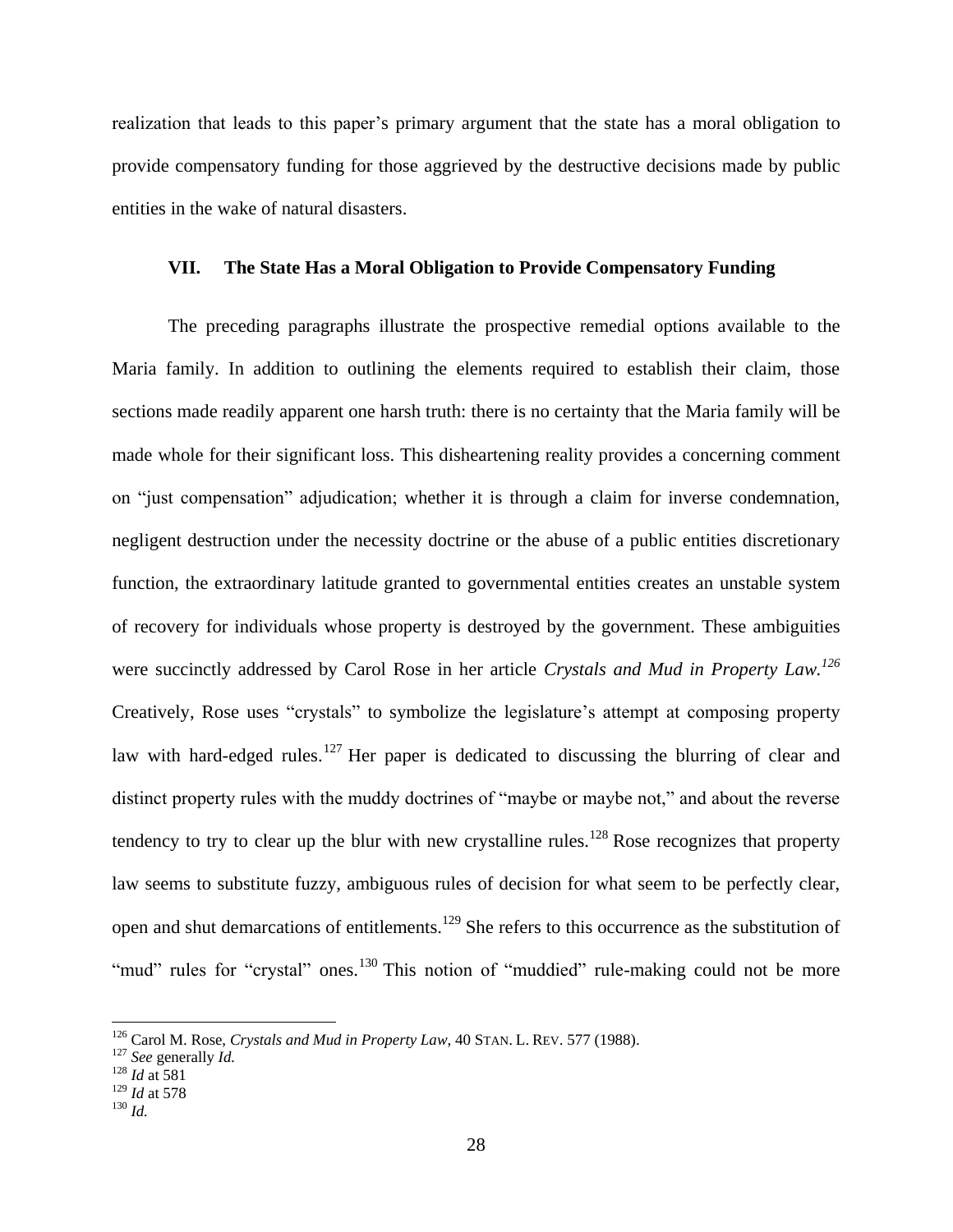relevant to this paper. It is the muddied application of the "just compensation" language of the Takings Clause that is the underpinning to my argument that the government has a moral obligation to provide compensation to aggrieved parties for actions taken by its entities that exacerbate loss in the wake of natural disaster.

Notions of "fairness" and "reasonableness" have been ideologies used with regularity in courtroom analysis since the founding of our judicial system. These concepts, while used to assess whether a governmental entity's actions were proper, must be used to address situations where a taking has occurred and the aggrieved party is faced with no method of recourse. Admittedly, the destruction of the Maria home is likely to be deemed an act committed under the public necessity doctrine or falling within the purview of a public entities discretionary function, carried out to protect the public in the aftermath of Hurricane Sandy. The critical point to be made is that the decision was allegedly made for the good of the public. It is that very notion that triggers the moral obligation to compensate the party who sacrificed his property for the public's benefit. In the wake of destruction of private property for public good, the *Restatement (Second) of Torts* has recognized the existence of a moral obligation to compensate. <sup>131</sup> The *Restatement* admits that although the "moral obligation" to compensate "is obviously very great," municipal actors have generally been immune.<sup>132</sup> Furthermore, the Restatement does not address whether municipalities ought to be held liable for the destruction of property.<sup>133</sup> I firmly assert that, in the unique situation like the one at bar, public entities should be held morally liable and as such, compensation justly.

The crux of my argument is the recognition that exigent circumstances potentially warrant the destruction of private property for public good. It is that destruction, however, that

<sup>131</sup> *Restatement (Second) of Torts* §196 (1965).

<sup>132</sup> *Id* at cmt. h (1965).

<sup>133</sup> *Id* §262 cmt. d.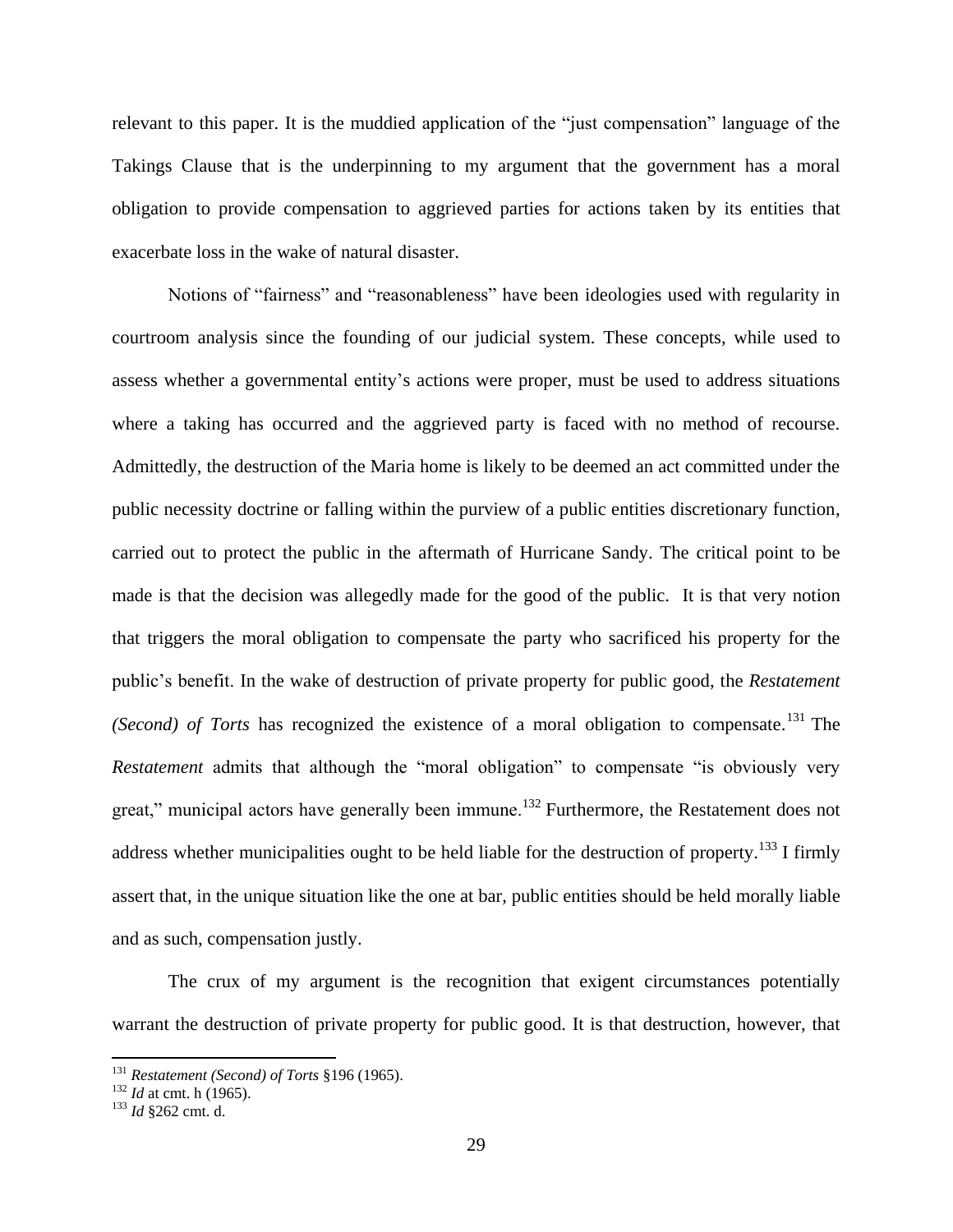triggers the state's moral obligation to compensate. The basis for such compensation is that the government has a moral obligation, albeit not a legal one, to provide compensation in certain instances when private property is destroyed due to public necessity.<sup>134</sup> I'm not alone in this search for fundamental fairness. Many believe that there is or should be a moral obligation for public authorities to provide compensation to an aggrieved party whose property has been destroyed by public necessity. <sup>135</sup> Indeed, Section 196 *of the Restatement (Second) of Torts* expresses this view:

> Although the moral obligation to compensate the person whose property has been damaged or destroyed for the public good is obviously very great, and is of the kind which should be recognized by the law, the rules as to governmental immunity from suit have stood in the past as a barrier to any effective legal remedy. After major public disasters compensation often has been paid under special legislation enacted for the purpose, and in several jurisdictions general statutes provide for such compensation.<sup>136</sup>

As the Restatement recognizes, some jurisdictions have enacted statutes which provide for compensation in certain situations where property is destroyed on grounds of public necessity.<sup>137</sup> For instance, in *Mayor of New York v. Lord*, <sup>138</sup> the court discussed a municipal ordinance in 1806, which directed the mayor to compensate property owners whose property was destroyed at the mayor's direction to prevent the spread of fire.<sup>139</sup> The foundations of these compensatory statutes are grounded in the sense that the government owes a moral duty to private individuals harmed by their destructive, albeit necessitated, actions. As of the date of the submission of this

<sup>&</sup>lt;sup>134</sup> Mayor, etc., of New York v. Lord, 17 Wend. 285, 285 (1837).

<sup>135</sup> *Cohan*, *supra* note 81, at 654.

<sup>136</sup> *Restatement (Second) of Torts* § 196 cmt. h (1965).

<sup>137</sup> *Cohan*, *supra* note 81, at 693.

<sup>138</sup> *Mayor, etc. of New York*, 17 Wend. 285 at 285.

<sup>139</sup> *Id* at 285.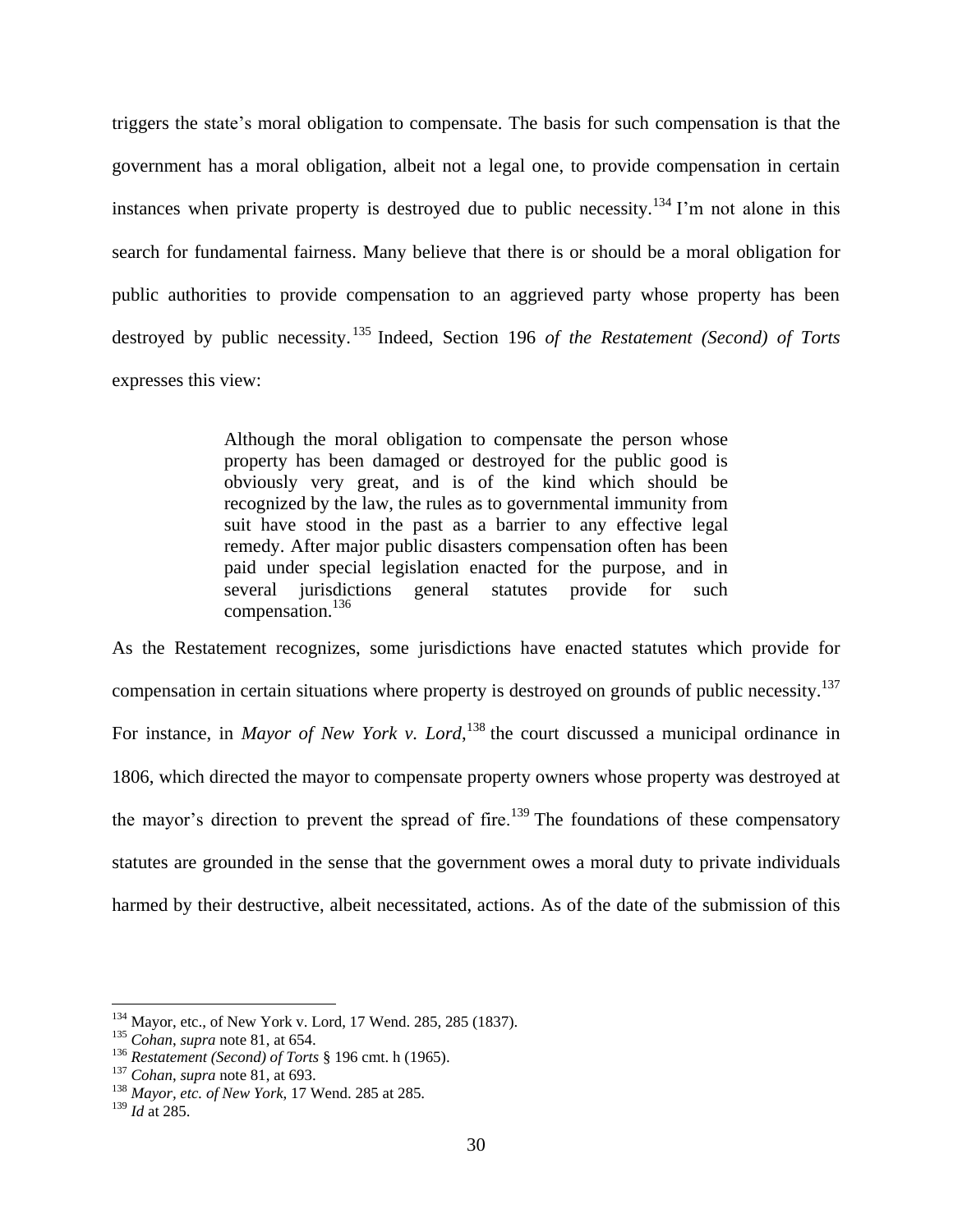paper, no statute or local ordinance has been enacted that would provide compensation to the Maria family for the taking of their property.

Legislatively mandated compensation programs are certainly not outside the realm of plausibility. In fact, in the wake of destructive actions taken by governmental entities in recent years, such sources of compensatory funding have been enacted. As Professor Poirier discussed at length in his article on the topic of vagueness in the Takings Doctrine, legislatively mandated compensation and other log-rolling deals that serve the function of compensation occur all the time in response to perceptions of unfair laws and regulations.<sup>140</sup> Under the 1990 Clean Air Act Amendments, large sums of money were allocated to compensate and retrain Appalachian and Midwestern coal miners for the loss of their livelihoods.<sup>141</sup> Similarly, compensation in various forms was steered to New England fishermen forced to forbear from fishing the Georges Banks in order to allow fish stocks to regenerate.<sup>142</sup> Lastly, after the Federal Circuit found that the Corps of Engineers' manipulation of the Mississippi River did not take the millions of oyster farm oysters that died because of the change of salinity, Congress steered \$7.5 million as compensation to the injured oyster farmers.<sup>143</sup>

Notably, notions of morality and just compensation in the wake of a disastrous hurricane have been discussed at length recently. Addressing the situation where private property is destroyed for the protection of the entire community, Professor Prosser<sup>144</sup> stated:

> "[W]here the danger affects the entire community, or so many people that the public interest is involved, that interest serves as a complete justification to the defendant who acts to avert the peril to all . . . It would seem that the moral obligation upon the group

<sup>&</sup>lt;sup>140</sup> Marc. R. Poirier, THE VIRTUE OF VAGUENESS IN TAKINGS DOCTRINE, 24 CARDOZO L. REV. 93, 167 (2002).

<sup>141</sup> *Id.*

 $\int_{142}^{142}$  *Id.* 

<sup>&</sup>lt;sup>143</sup> *Id.* (citing Avenal v. United States, 100 F.3d 933 (Fed. Cir. 1996)).

<sup>144</sup> *Prosser*, The Law of Torts 24 (4th ed. 1971)).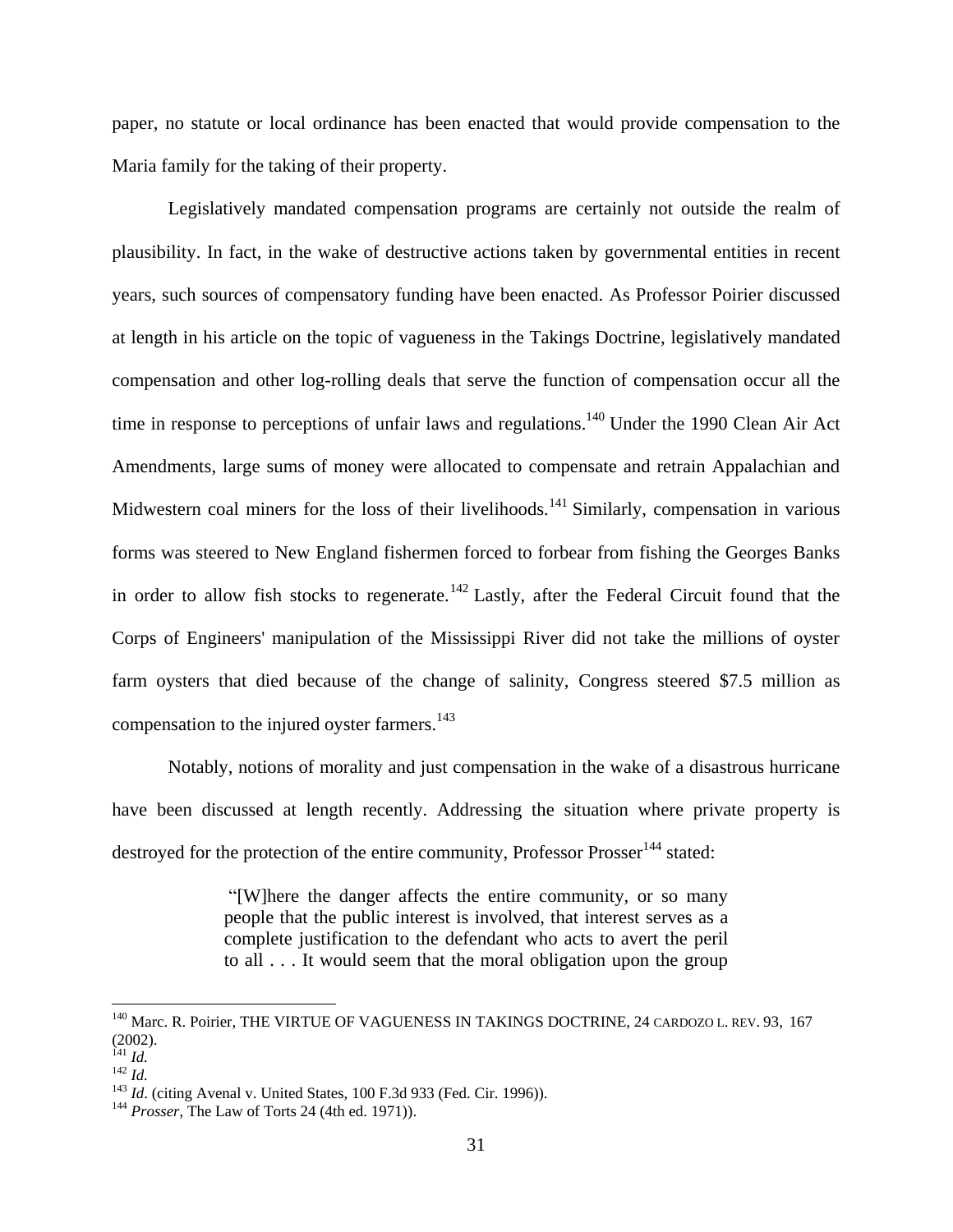affected to make compensation in such a case should be recognized by the law, but recovery usually has been denied."<sup>145</sup>

While it is not my goal to engage in an exhaustive discussion of tax burdens and public policy arguments, it is noteworthy to discuss the comparative situations that arose in the wake of Hurricane Katrina.<sup>146</sup> Tarak Anada, in his article arguing for compensatory funding from the federal government for its response negligence, addressed the theories of sovereign immunity and morality:<sup>147</sup>

> The underlying assumption rooted in the justification for sovereign immunity is that it is better to allow citizens to be injured at the government's hands, than to spread the injury among the whole through taxes. It therefore seems that, in addition to an endless sum of unanswered legal questions, *Hurricane Katrina has left us with a final question of morality as well.* Should the cost of our government's negligence be spread among all Americans, or should the people living in the first and second poorest demographics in America shoulder the entire burden?<sup>148</sup>

While the question posited by Anada was on a federal level, the same question of morality remains in the wake of Hurricane Sandy. I contend that there is no time where the sense of community is stronger, perhaps other than war-time, than in the wake of natural disaster. The Maria home was destroyed under the asserted justification of public safety. As a result, the NJDOT *de facto* created a benefit for the community wholly at the expense of the Maria family. As such, morality follows that they should be compensated justly.<sup>149</sup>

It is vital to recognize how narrow the scope of my argument is. At first glance, it appears as if this paper argues for sweeping reform in "just compensation" adjudication, calling for

 $\overline{a}$ 

<sup>145</sup> *Id.*

<sup>146 &</sup>lt;http://en.wikipedia.org/wiki/Hurricane\_katrina>.

<sup>147</sup> *See* generally *Anada*, *supra* note 114, at 279.

<sup>&</sup>lt;sup>148</sup> *Id* at 340-341. (emphasis added).

<sup>&</sup>lt;sup>149</sup> While the *Anada* article discusses federal funding, the topic of funding is beyond the scope of this paper. Admittedly, tax-driven funding on a federal level, and perhaps even state level, may be too attenuated due to the significant decrease in risk of damage as structures are situated further inland. Perhaps a localized source of funding should be adopted, incorporating those deemed to be in a high-risk damage zones.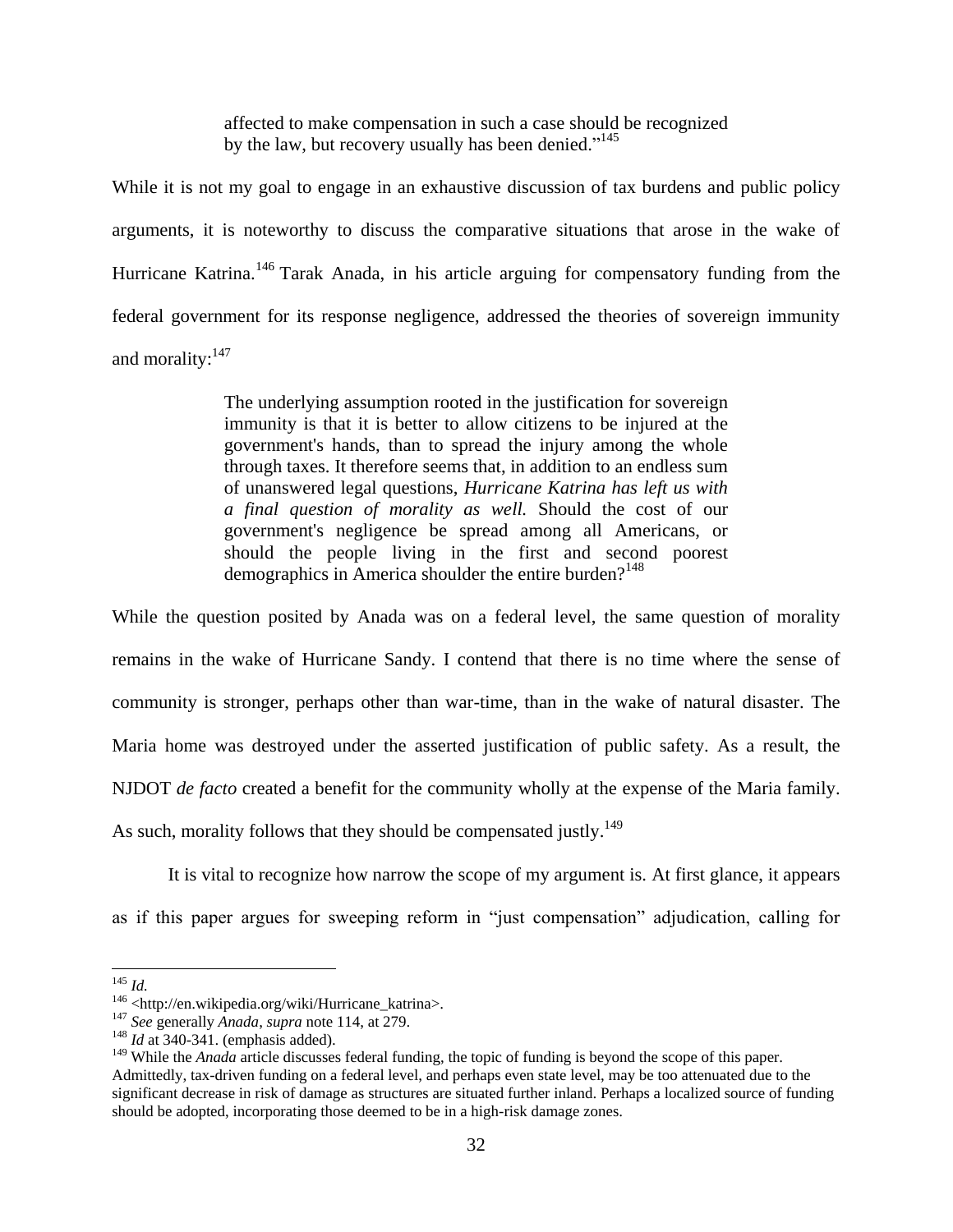general funding for anyone whose property is destroyed in the path of a natural disaster. To the contrary, my argument is narrowly tailored to situations where a public entity encroaches onto a private party's property in the wake of a natural disaster and destroys their home for an alleged public purpose. As of the date of the submission of this paper, the Marias insurance carrier will potentially reimburse for the loss of his home, but will not cover the valuables lost. The fact remains that the NJDOT encroached on the Maria property and destroyed the home. Whether the destruction was done to remove a "dangerous condition" or for the general health and safety of the public, it remains that it was for a communal benefit. Had it not been for the NJDOT's actions, the Marias would have had the opportunity to enter their home and collect their valuables. The government has a moral duty to compensate. Their actions amounted to a "taking" within the framework of the United States Constitution. Public necessity, in times of war and peace, may require the taking of private property for public purposes; but under our system of jurisprudence compensation must be made.<sup>150</sup> The Maria family was wronged. While methods of recovery are available, they are unreliable and costly. Compensatory government funding must supplant the costly litigation efforts that lie ahead for the Marias. "It would corrode our moral understanding of ourselves as a society if we were to permit gross unfairness to reign simply for the sake of retaining clear rules."<sup>151</sup> Fundamental fairness dictates recovery for the Maria family and all those harmed by actions done for public welfare by the government at the expense of a private party's property.

<sup>150</sup> Vincent v. Lake Erie Transp. Co., 109 Minn. 456 (1910)

<sup>151</sup> Tribe, *Constitutional Calculus: Equal Justice or Economic Efficiency?,* 98 HARV. L. REV. 592, 593 (1985); *see also* Easterbrook, *Method, Result and Authority: A Reply,* 98 HARV. L. REV. 622 (1985) (responding to Tribe). Lawrence Tribe reject's Easterbrook Easterbrook's preference for the ex ante perspective, particularly in the context of constitutional decision-making. According to Tribe, when judges make decisions they not only try to facilitate the rational calculations of the actors and people similarly situated to the actors, they also tell a story about the kind of society we live in. Decisions, as he puts it, are *constitutive,* and it would corrode our moral understanding of ourselves as a society if we were to permit gross unfairness to reign simply for the sake of retaining clear rules and rational ex ante planning, particularly if those rules covertly serve the wealthy and powerful. *Rose*, *supra* note 61, at 593.